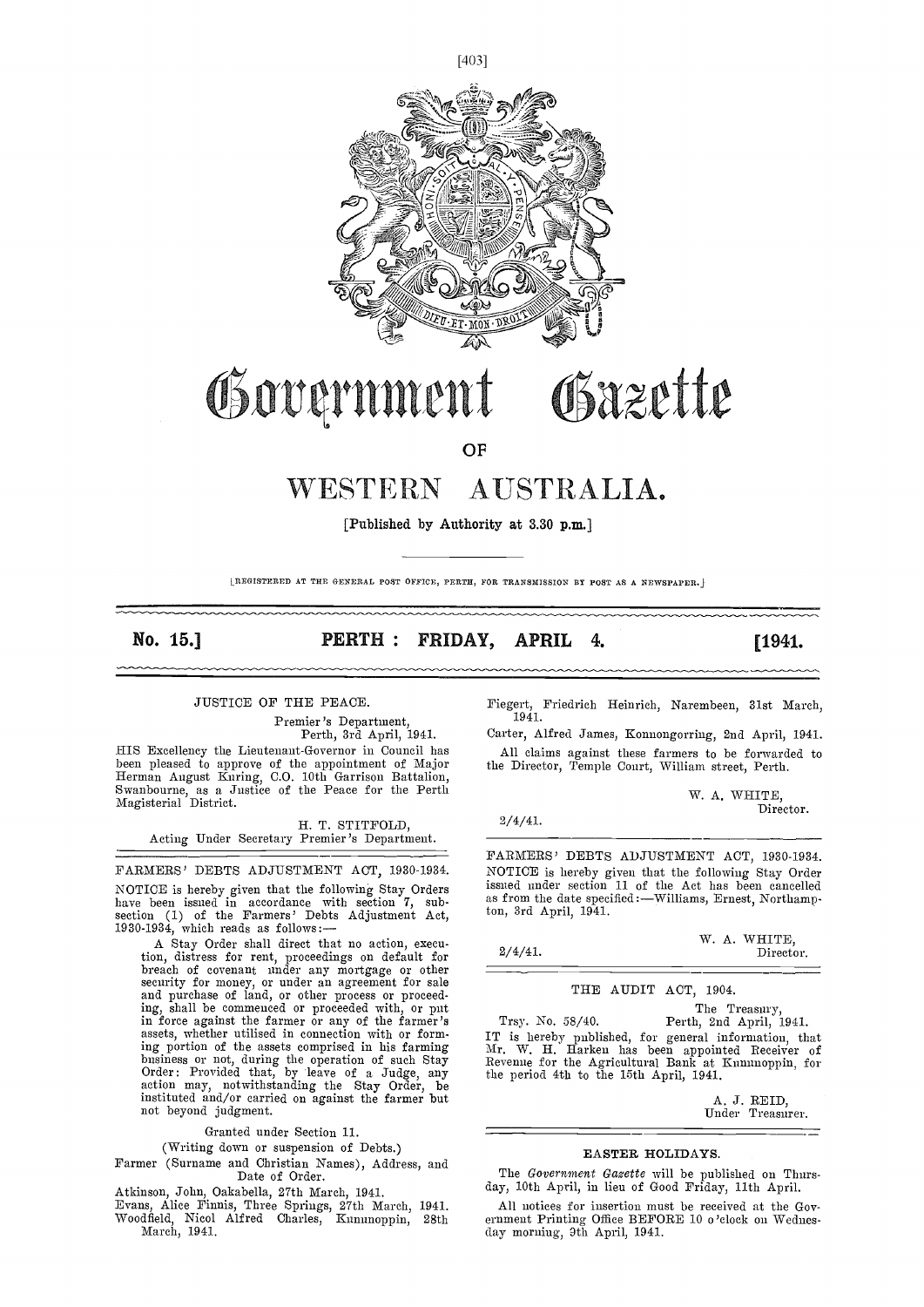#### VACANCIES IN THE PUBLIC SERVICE.

| Department.                                                                          | Position.                                                                                                                                                                                                                                               | Salary.                                 | Date<br>Returnable.               |
|--------------------------------------------------------------------------------------|---------------------------------------------------------------------------------------------------------------------------------------------------------------------------------------------------------------------------------------------------------|-----------------------------------------|-----------------------------------|
| Treasury<br>$\cdots$<br>$\cdots$<br>$\cdots$<br>$\cdots$                             | Clerk, Workers' Homes Board (Item 166)<br>$\cdots$                                                                                                                                                                                                      | Class $10$ .<br>£279—£288               | 1941.<br>12th April.              |
| Police<br>$\cdots$<br>$\cdots$<br>$\cdots$<br>$\cdots$<br>Agriculture and North-West | Inspector, Weights and Measures <sup>*</sup> 1<br>$\cdots$<br>Under Secretary                                                                                                                                                                           | Class $6$ .<br>$£378$ —£402             | do.                               |
| $\operatorname{North-West}$<br>$\sim$<br>$\cdots$<br>$\cdots$                        | $\sim$<br>$\cdots$<br>$\cdots$<br>$\cdots$<br>$\cdots$<br>$\cdots$<br>Public Health (Mental Hospitals)   Superintendent, Claremont <sup>*</sup> †<br>$\cdots$<br>$\cdots$<br><br>Medical Inspector of Natives*§<br>$\mathbf{1}$<br>$\cdots$<br>$\cdots$ | £830-£1,000<br>£880-£1,000<br>£830—£940 | do.<br>15th April.<br>30th April. |

\* Applications are also called under section 29 of the Public Service Act.

Applicants must possess a thorough knowledge of the principles of construction and operation of all classes and types of weighing instruments.

f Includes £100 for partly furnished house, light, fuel, and laundry.

§ Preference will be given to applicants holding a Diploma in Tropical Medicine, as the detection of leprosy and other<br>tropical conditions of natives will be an essential part of the work. Previous experience of natives an in the North, and provide his own transport. District, travelling, and mileage allowances will be paid.

Applications are called under section 38 of the Public Service Act, 1904, and are to be addressed to the Public Service Commissioner and should be made on the prescribed form, obtainable from the offices of the various Permanent Heads of Departments.

> GEO. IV. SIMPSON, Public Service Commissioner.

#### Office of Public Service Commissioner,

Perth, 3rd April, 1941.

illS Excellency the Lieutenant-Governor in Executive Council has approved of the following appointments:--

Ex. Co. 604; P.S.C. 156/35:—Harold E. Hunt, under section 29 of the Public Service Act, to be Engineer (on probation), Public Works Department, as from 6th February, 1940, and Engineer, 3rd Class, as from 6th February, 1941;

section 29 of the Public Service Act, to he Agricultural Adviser (on probation), Department of Agriculture, as from 8th March, 1940, and Agricultural Adviser, 3rd have<br>Class, as from 8th March, 1941; the

Ex. Co. 604; P.S.C. 155/37:-Felix Kelman Scullin, Clerk, Electoral Branch, Crown Law Department, as from 1st May, 1940;

Ex. Co. 604; P.S.C. 552/40 :--- John Smethurst, under section 29 of the Public Service Act, to be Auditor and Inspector, Local Government Branch, Public Works Department, as from 9th September, 1940;

Ex. Co. 2168; P.S.C. 782/40 :- W. G. Worner, Inspector, Education Department, to be Senior Inspector as from 16th April, 1941;

Ex. Co. 2411; P.S.C. 860/40 :---L. T. Robertson, under section 29 of the Public Service Act, to be Inspector, Education Department, as from 1st January, 1941; G.<br>F. Thornbury, under section 29 of the Public Service<br>Act, to be Inspector, Education Department, as from 16th April, 1941.

Also of the following resignations: --

Ex. Co. 604:—H. J. Ward, Senior Sorter, Correspond-<br>
ence Despatch Office, Chief Secretary's Department, as<br>  $\frac{\text{ments}}{\text{I}}$ . Cookies Asting Clear at the L. C. from 2nd February, 1941;

Ex. Co. 604 :- L. S. Markey, Inspector of Lands and Improvements, Lands and Surveys Department, as from 10th March, 1941.

Also of the following retirements:

Ex. Co. 2315 :- E. J. Morris, Clerk, Accounts Branch, Ex. Co. 2315: ---E. J. Morris, Clerk, Accounts Branch, Fimister transferred;<br>Lands and Surveys Department, under section 67 of the Public Service Act, as from 26th April, 1941;<br>Public Service Act, as from 26th April, 1941;

Ex. Co. 1690:—J. H. Hatfield, Senior Inspector, Victoria Park Electoral D<br>Education Department, under section 67 of the Public on leave of T. H. Milward.<br>Service Act, as from 15th April, 1941;

Ex. Co. 605 :-- M. E. Braidwood, Junior Machinist, Treasury Department, under section 56 (ill-health) of the Public Service Act, as fron 7th February, 1941.

IT is lierhy notified, for general information, that Friday, 25th April, 1941 (Anzac Day), will be observed as a Public Service Holiday throughout the Service.

#### PUBLIC SERVICE ACT, 1904, AND AMENDMENTS. Magisterial Examinations.

Ex. Co. 604; P.S.C. 41/37: Kevin Needham, under and 30th days of April, 1941. Intending candidates section 29 of the Public Service Act, to be Agricultural should obtain a copy of the regulations relating to the Ex. Co. 604; P.S.C. 155/37: - Fenx Kelman Sculin, 1941, of their intention to sit and as to what portions under the Public Service Act, to be Junior of the examination they intend to take under the regn-NOTICE is hereby given that it is the intention of the Magisterial Examinations Board to hold an examination for candidates for the Magistracy on the 28th, 29th, and 30th days of April, 1941. Intending candidates syllabus and conditions of examination, and those who have not already done so should notify the Chairman of the Board at the Crown Law Offices, Supreme Court Buildings, Perth, not later than the 19th day of April, lations.

Dated this 4th day of April, 1941.

GEO. W. SIMPSON, Public Service Commissioner.

Crown Law Department, Perth, 3rd April, 1941.

HIS Excellency the Lieutenant-Governor in Exceutive Council has approved of a Commission unter section 49<br>of the Supreme Court Act, 1935, assigning to Thomas<br>Frederick Davies the exercise of all jurisdiction—civil<br>and criminal and appellate—capable of being exercised<br>by a J specified in the Commission aforesaid.

HIS Excellency the Lieutenant-Governor in Executive

J. T. Cooke as Acting Clerk of the Local Court and Acting Clerk to Magistrates, Midland Junction, vice W. L. Hardwick transferred;

F. Fimister as Clerk of Petty Sessions and Clerk to Coroner, Perth, vice R. A. Smith transferred;

W. L. Hardwick, as Acting Clerk of the Local Court and Acting Clerk to Magistrates, Fremantle, vice F. Fimister transferred;

W. E. Harrison as Acting Electoral Registrar for the Canning, Guildford-Midland, Middle Swan, Swan, and Victoria Park Electoral Districts during the absence

HIS Excellency the Lieutenant-Governor in Exeeutive Council has cancelled the appointments of Stephen Andrew Brown and Harry Wiley as Sworn Valuators tinder time Transfer of Land Act, 1893.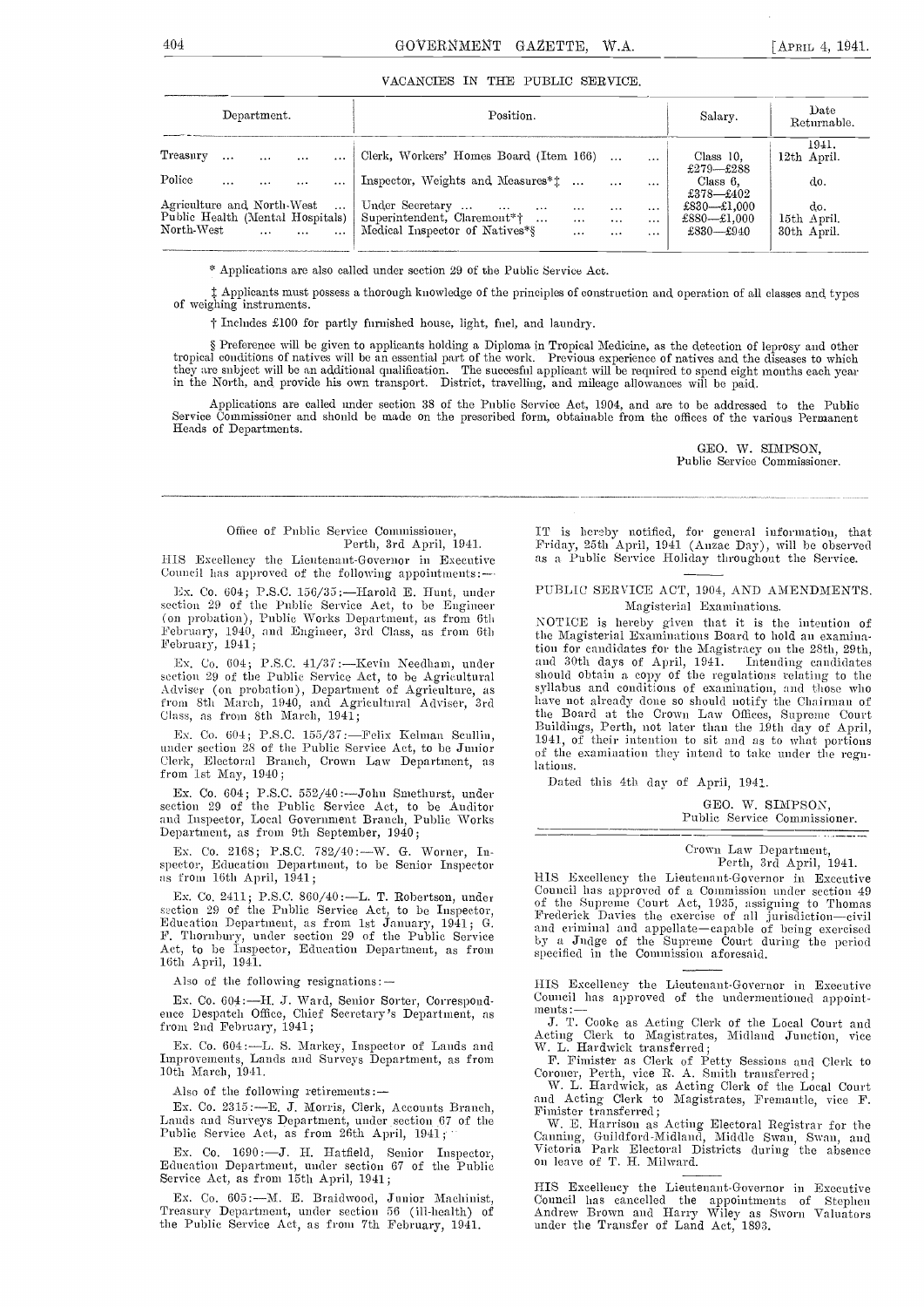THE Hon. Minister for Justice has approved of the undermentioned appointments: —

S. J. Strahan as Acting Bailiff of the Bruce Rock Local Court at Corrigin during the absence on leave of action 23 of the Land Act, 1<br>
L. B. Culleton;<br>
L. B. Culleton;

C. Pinner as Acting Bailiff of the Bridgetown Local Court during the absence of L. H. O'Brien, on leave; Herbert Edward Creagh, of Nedlands; Joseph Ed-

wards, of Perth; Patrick John Faulkner, of Belmont,<br>and Arthur Leslie McGrath, of Belmont, as Commissioners for Declarations under the Declarations and Attestations Act, 1913.

H. B. HAYLES, Under Secretary for Law.

#### NATIVE ADMINISTRATION ACT, 1905-1940. Regulation 135.

Department of Native Affairs,<br>D.N.A. 765/38. Perth, 1st April, 1941.<br>PURSUANT to Native Administration Regulation 135 it is hereby notified, for general information, that the<br>
Hon. Minister controlling the Department of Native<br>
Affairs has issued the authority required by regulation<br>
to the Rev. Father Benedict Puesken as Superintendent H of tile Lombadina Mission of the Pious Society of Missions, vice the Rev. Father John Herold.

> F. I. BRAY, Commissioner of Native Affairs.

TIlE undermentioned allotments of land, will be offered for sale at public auction on the dates and at the places specified below, under the provisions of the Land Act, 1933-1939, and its regulations:-

GOVERNMENT LAND SALES.

#### LEONORA.

 $\frac{\text{Sth} \quad \text{April}, \quad 1941, \quad \text{at} \quad 2 \quad \text{p.m., at the Mining Registerar's}}{\text{Office--}}$ 

†Leonora-Town 912, 1r., £12 10s.

#### KATANNING.

9th April, 1941, at 11 a.m., at the District Lands Oflice-

i:Kojonup-2.ai, 7a. Or. 12.Gp., £10.

LAVERTON.

9th April, 1941, at 3 p.m., at the Mining Registrar's Office-

†Laverton-Town 163, 1r., £12 10s.

ALBANY<br>10th April, 1941, at 2.30 p.m., at the Court House - W ::Mosiiit Ilat-ke,'--' 295, 8a. 2r. Sp., £23.

#### NORSEMAN.

†Norseman-Town 1155, 1r., £12 10s.

PERTH.<br>10th April, 1941, at 11 a.m., at the Lands and Sur-

3r. 38p., £10. : immediately stated to the system of the system of the system of the system of the system of the system of the system of the system of the system of the system of the system of the system of the system of t

"Suburban lot for cultivation.

fSubject to leasehold conditions only and that the lessee shall not be entitled to convert the lot to fee Lands and Surveys, Perth. simple at any future date.

sale or leasing of Town and Suburban lands at auction shall not apply at the sale of these lots.

binding on the purchaser.

Plans and further particulars of these sales may be obtained at this Office. Land sold to a depth of 200 is a r feet below the natural surface, except in mining dis-<br>tricts, where it is granted to a depth of 40 feet or 20  $_{\text{Det}}$ feet only.

G. L. NEEDHAM,<br>Under Secretary for Lands.

#### PORFEIT ORES.

THE undermentioned leases have been cancelled under section 23 of the Land Act, 1933-1939, for non-payment

Name, Lease No., District, Reason, Corr. No., Plan.

- Ayton, W. J.; 3117/1290; Ora Banda 54; £1 19s. 9d.; 3025/13; Ora Banda.
- Byng, Harvey; 12254/56; Ninghan 712; £205 11s. 4d.; 928/18; 55/80, C2.
- Chesson, E. M.; 3434/153; Meekatharra 501; £1 10s. 8d.; 112/16; Meekatharra.
- Cullinane, W. P.; 20/1740; Avon 7822 and 3, 10934, 3476 and 4915 (Quelagetting Estate); 1788; 2s. 4d.;<br>1545/21; 26/80.<br>Curwen, Esnia; 743/153C; Bridgetown sub. 709; £0 15s.
- Curwen, Esnia; 743/153C; Bridgetown sub. 709; £0 15s.<br>11d.; 6310/13; Bridgetown, Sheet 2.<br>Gardner, M. V.; 55/1285; Ninghan 2980; £68 8s. 0d.;<br>3941/28; 66/80.
- 
- 
- Halliday, E. M.; 342/1022; Muntadgin 49; £0 18s. 0d.;<br>499/31; Muntadgin.<br>Harn, H. P.; 68/1365; Jilbadji 467; £165 11s. 5d.;<br>6460/28; 23/80, E3.
- harvey, B. C.; 68/303; Roe 1664; £28 8s. ld.; 3261/28; 389A and D/40,
- Harvey, B. C.; 68/3897; Roe 1694; £13 17s. 4d.; 1440/33; 389/80, AB2 and 3.
- Harvey, B. C.; 74/237; Roe 1360; abandoned; 3356/28; 389/80.
- Tlorsley, M. L.; 347/1620; Avon 12236; £5 Os. 6d.; 2112/37; 343B/4O, El.
- Kessey, William; 3215/153; Meekatharra 524; £1 lOs. ld.; 3406/15; Meekathas-ra.
- 
- Roberts, Mary; 732/153C; Bridgetown sub. 710; £0 8s.<br>
0d.; 6242/13; Bridgetown, Sheet 2.<br>
Stroud, E. H.; 3116/868; Boulder 2427; £2 0s. 6d.;<br>
11084/09; Boulder, Sheet 1.<br>
Vickers, H. R. M.; 348/779; Roe 1130 and 1131; £2
- 5s. Sd.; 2463/37; 375/80, Dl and 2. Webb, E. S.; 55/1738; Jilbadji 617; £65 16s. Gd.;
- $4294/29$ ;  $36/80$ , F4.
- Webb, H. U.; 3117/431; Leonora 703; £1 5s. Od.; 9943/06; Leonora. Webb, H. 0.; 3117/430; Leonora 723; £1 5s. 4d.;
- Webb, H. G.; 3117/430; Leonora 723; £1 5s. 4d.;<br>8530/09; Leonora....
- Webb, H. G.; 4043/153; Leonora 905; £2 10s. 0d.; 13786/00; Leonora. Wiese, E. E.; 4906/153; Kondinin GO; £4 Os. Od.;
- $288/22$ ; Kondinin.

G. L. NEEDHAM,

#### Under Secretary for Lands.

### THE ROAD DISTRICTS ACT, 1919-1934.

WHEREAS the SUSSEX Road Board, by resolution passed at a meeting of the Board, held at Busselton on or about the 23rd day of September, 1938, resolved to open the road hereinafter described, that is to say:  $-$ 5294/07.

10th April, 1941, at 11 a.m., at the Mining Registrar's 5294/07.<br>
Office-<br>
†Norseman-Town 1155, 1r., £12 10s. wide, leaving the present road at a north-eastern corner 10th April, 1941, April, 1942, April, 2013, April, 2013, April, 2013, April, 2013, April, 2013, 2014<br>
10th April, 1940, Band Whereas Ais Excellency the Lieutenant-Governor.<br>
1957 Sa. 3r. 33p., £10; 156, 2a. 3a. 3a. 3a. 3. No. 4702: Deviation: -- A strip of land, one chain<br>wide, leaving the present road at a north-eastern corner<br>of Sussex Location 1323 and extending (as shown on<br>Diagram No. 59691) westerly along the north boun-<br>daries of Sus

And whereas His Excellency the Lieutenant-Governor, pursuant to section 17 of the Public Works Act, 1902, by notice published in the Government Gazette declared that the said land had been set apart, taken, or resumed<br>for the purpose of the said road, and that a plan of the said land might be inspected at the Department of

The provision of clause 22 of the regulations for the the said notice to be served upon the owners and occu-All improvements on the land offered for sale are the property of the Crown, and shall be paid for as the property of the Crown, and shall be paid for as the Minister may direct, whose valuation shall be final and And wher And whereas the said Board has caused a copy of piers of the said land resident within the State, or tained, either personally or by registered letter posted to their last-named places of abode.

And whereas the Lieutenant-Governor in Executive Council has confirmed the said resolution, it is hereby<br>notified that the line of communication described above is a road within the meaning of the Road Districts Act, 1919-1939, subject to the provisions of the said Act.

Dated this 4th day of April, 1941.

G. L. NEEDHAM, Under Secretary for Lands.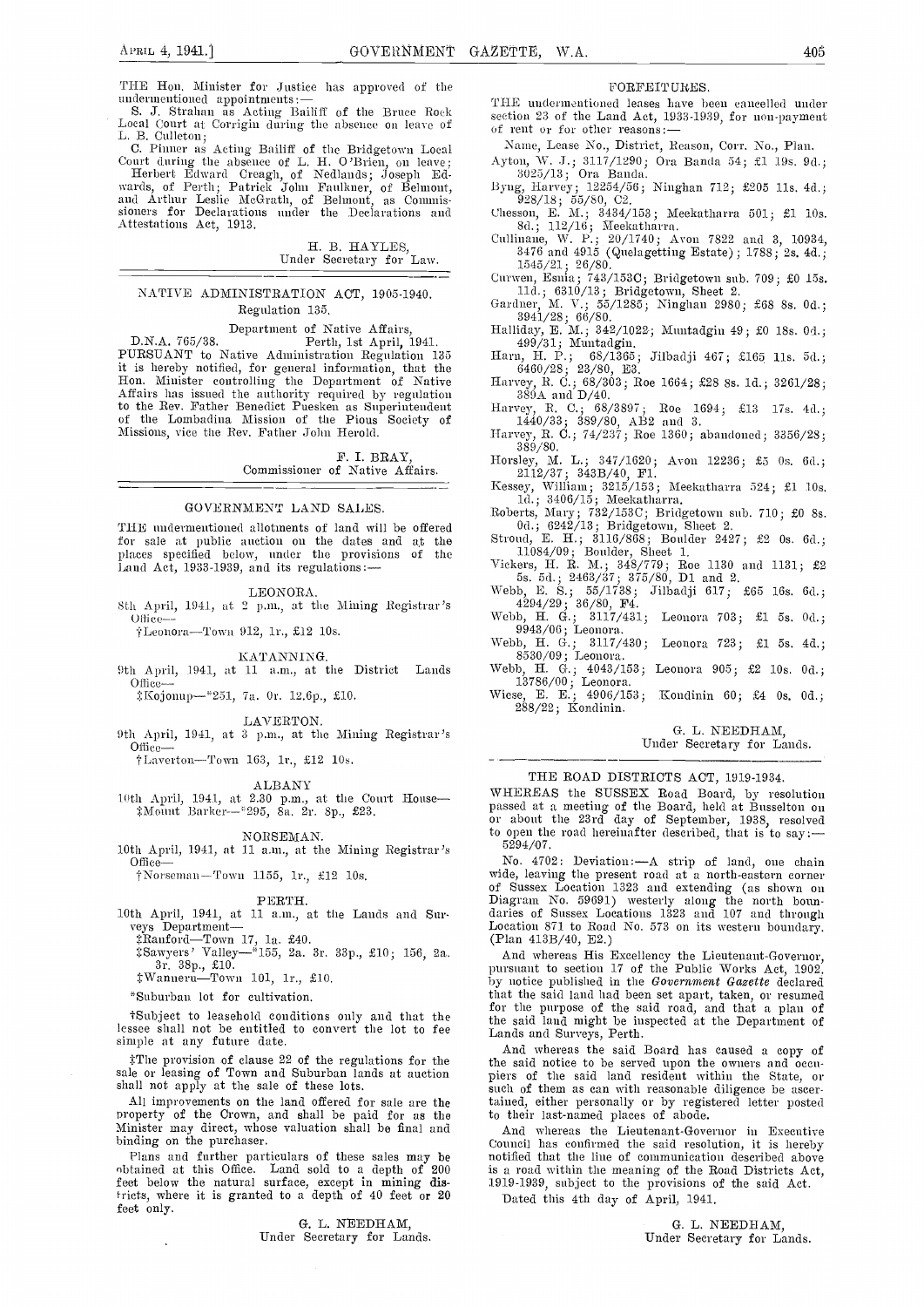#### APPLICATIONS FOR LEASING RESERVE No. 7890.

#### PERTH LAND AGENCY.

#### Crazing Purposes.

## Section 32. of the Land Act, 1933-1939.

Department of Lands and Surveys,<br>Corr. 7405/01. Perth, 26th March, 1941.<br>APPLICATIONS for the leasing of the land comprised APPLICATIONS FOR THE LAND COMPRISED WITHIN Reserve No. 7890, Greenmount Lots 217 and 218 (situated near Darlington), containing 67 acres 1 rood 21 perches, are invited.

 $\frac{1 \text{ rood } 21 \text{ perches, are invited.}}{1 \text{ The above reserve will be available for leaving under section } 32 \text{ of the Land Act, } 1933-1939, \text{ for a term of } \frac{1}{100}$ ten (10) years, subject to the condition that all grow-

ing trees must be protected. Applications for the above, accompanied by one Land<br>
year's rent (the minimum amount being fixed at the will rate of ten pounds per annum), indorsed ''Application for Reserve No. 7890, Greenmount Lots 217 and 218,<br>shown on Public Plan 1C/20, N.W.,'' and addressed and contra "Under Secretary for Lands," must be lodged at the cants<br>Lands Office, Perth, on or before Wednesday, 16th time,

April, 1941. All applications lodged on or before that date will be treated as having been received on that date. (Plan 1C/20, NW.)

#### TENDERS FOR LEASING SERPENTINE LOT 99. PERTH LAND AGENCY.

#### Grazing Purposes.

Section 117 of the Laud Act, 1933-1939.

Department of Lands and Surveys, Corr. 8788/12. Perth, 26th March, 1941. TENDERS for the leasing of the land comprised within Serpentine Lot 99, containing 4 acres 3 roods 4 perches,

are invited.<br>The above lot will be available for leasing under<br>section 117 of the Land Act, 1933-1939, for a term of<br>one year, renewable thereafter at the will of the Hon.<br>the Minister for Lands and terminable at three mon notice, rent being apportioned accordingly, and no com- pensation being payable for improvements effected at the expiration of the lease or the sooner determination

thereof. Tenders for the above, accompanied by one year's rent (the minimum amount being fixed at the rate of two pounds), iudorsed ''Tender for Serpentine Lot 99, shown on Public Plan Serpentine,'' and addressed Co<br>"Under Secretary for Lands,'' must be lodged at the Lc<br>Lands Office, Perth, on or before Wednesday, 16th April, class

treated as having been received on that date. The highest or any tender will not necessarily be

accepted. (Plan Serpentine Townsite.)

G. L. NEEDHAM, Under Secretary for Lands.

## LAND OPEN FOR PASTORAL LEASING.

Under Part VI. of the Land Act, 1933-1939.<br>IT is hereby notified that the land described hereunder IT is hereby notified that the land described hereunder Locations 23398 and 21884, containing 3,112a. 1r. 11p., will be available for general selection under Part VI. at 2s. per acre; classification page 12 of 3314/25; sub specified:

#### WEDNESDAY, 23rd APRIL, 1941. PERTH LAND AGENCY. Eastern Division.

Yilgarn District (about 13 miles north-east of Corinthia, near Tin Hill).

Corres. 224/37. (Plans 36 and 53/80, 24/300.) That area of unsurveyed land, containing about 64,680 acres, being W. P. Forrester's forfeited Pastoral Lease No. 395/823.

#### WEDNESDAY, 7th MAY, 1941.

### PERTH LAND AGENCY.

Kiniberley Division.

Numalgun District (near Packhorse Range).

#### Corr. 1191/39. (Plan 139/300.)

That area of unsurveyed land, containing about 120,000 acres, which has been excluded from H. H. J. Coate 's Pastoral Lease No. 396/628.

> G. L. NEEDHAM, Under Secretary for Lands.

#### LAND OPEN FOR SELECTION.

IT is hereby notified, for general information, that the areas scheduled hereunder are available for selection under Part V. of the Land Act, 1933-1939, and the regulations appertaiaing thereto, subject to the pro- visions of the said Act.

Applications must be lodged at the Land Agency Office as specified hereunder not later than the date specified, but may be lodged before such date if so desired.

All applications lodged on or before such date will be treated as having been received on the closing day, and if there are more applicants than one for any block, the application to be granted will be determined by the Land Board. Should any lands remain unselected such will continue available until applied for or otherwise dealt

If a Land Board sitting becomes necessary, the applicants for the blocks will be duly notified of the date, time, and place of the meeting of the Board, and there shall be an interval of at least three days between the closing date and the sitting of the Board.

If an applicant wishes to appear before the Land Board in person he may apply to the Head Office or to the Clerk in Charge of any of the District or Branch<br>Land Offices for a certificate to the Railway Depart-<br>ment which, on presentation at the nearest Railway<br>Station will entitle him to a Return Ticket, at Conces-<br>sion

The selector of a Homestead Farm from any location must take the balance thereof, if any, under Conditional

All marketable timber, including sandalwood and mallet, is reserved to the Crown, subject to the pro-<br>visions of clause 18 of the regulations.

#### SCHEDULE.

#### WEDNESDAY, 9th APRIL, 1941.

#### ALBANY LAND AGENCY.

Plantagenet District (about 6½ miles north-east of Kalgan).

Lands Office, Perth, on or before Wednesday, 16th April, classification page 4 of 10384/12; subject to exemp-<br>1941.<br>All Tenders lodged on or before that date will be val of application; being J. Genoni's cancelled appli-<br>1 Corr. No. 2873/40. (Plan 451/80, F3.)<br>Location 3557, containing 160a., at 6s. 3d. per acre; tion from road rates for two years from date of appro-<br>val of application; being J. Genoni's cancelled appli-<br>cation.

#### BEVERLEY LAND AGENCY.

Avon District (about six miles north of Lomos).

Corr. No. 3424/40. (Plans 343B/40, P2, and 344/80, A2.)

Locations 23398 and 21884, containing 3,112a. ir. lip., at 2s. per acre; classification page 12 of 3314/25; subject to payment for improvements and to the poison being eradicated to the satisfaction of the Minister for Lands before the Crown grant will issue; E. G. Dawson 's cancelled application.

#### GERALDTON LAND AGENCY.

#### Victoria District (near ''Werriddey'').

Corr. No. 14/16. (Plan 160C/40, D and E4.)<br>That portion of Victoria Location 4138, containing about 83 acres, situate north of Road No. 7101; available subject to survey, classification, and pricing. (Reserve 16432—Water-is hereby reduced).

Victoria District (about 2½ miles north of Bunjil).

Corr. No. 1711/38. (Plan 95/80, Fl.) Location 9442, containing 1,000a. 2r. l2p., at is. 9d. per acre; classification page 10 of 1947/31; subject to exemption from road rates for two years from date of approval of application; being G. Reid's forfeited Lease 347/2056.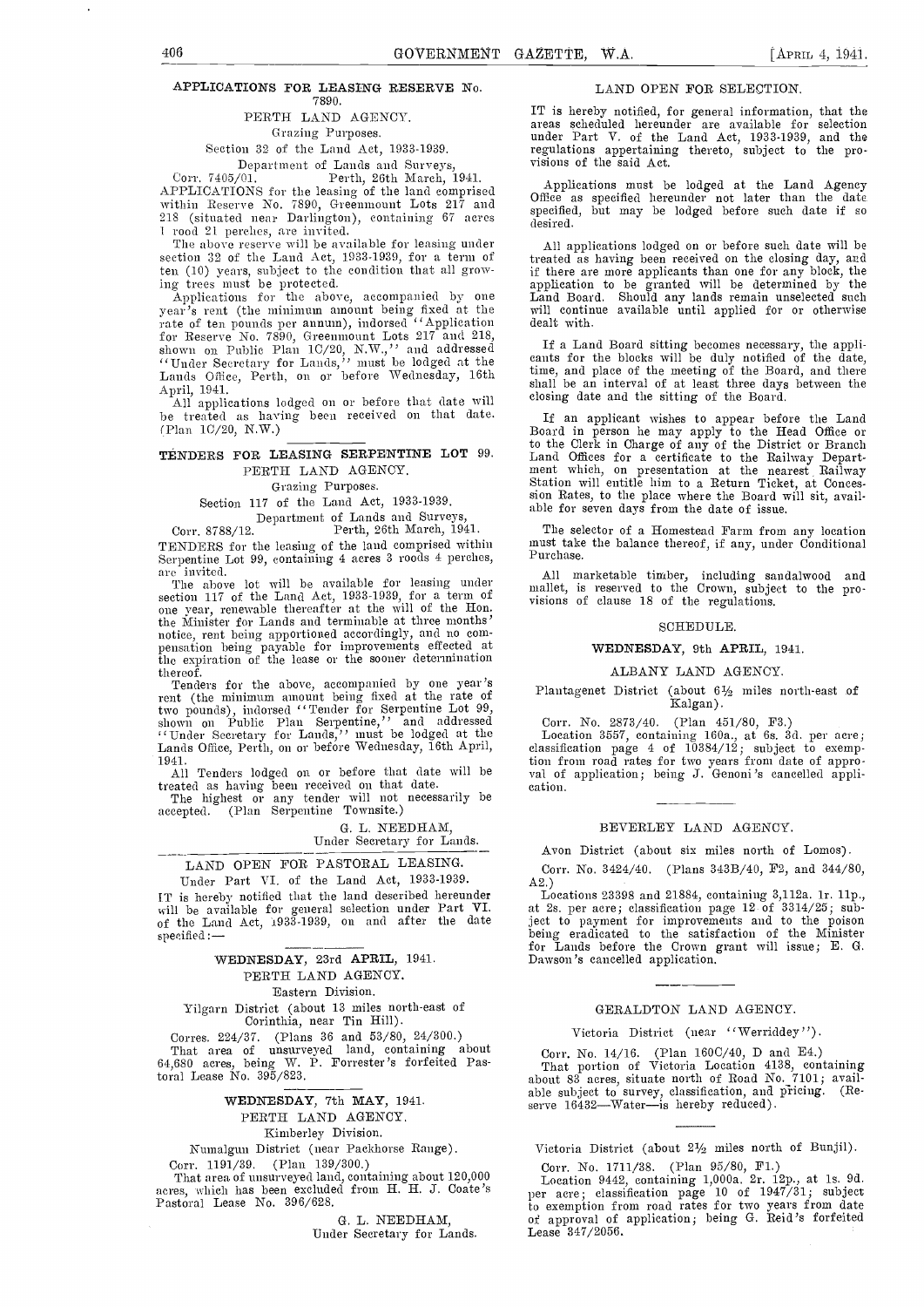#### Wongoondy Bepurchased Estate.

# Open under Part V. of the Land Act, 1933-1930, as modified by Part VIII.

Lot 7, containing 1,416a. 0r. 34p.; purchase money-<br>
Lot 7, containing 1,416a. 0r. 34p.; purchase money-<br>  $\frac{1}{2637}$  5s. 11d.; half-yearly instalments first five years, Location 469, containing 160a., interest only:--to (35 years) including principal and interest: - to returned soldiers, at  $4\frac{1}{2}$  per cent. p.a. -£17 15s. 4d.; to civilians, at 5 per cent. p.a.-518 18s.; Victoria Location 8853, containing 2 acres 3 roods 8 perches, at 24s.<br>per acre, is to be selected with this lot; subject to Victo<br>Agricultural Bank indebtedness; the Crown grant for Cor<br>either lot will not be issued until all condition respect to both blocks are complied with; the successful applicant will be required to satisfy the Land Board exem<br>that he has the necessary experience and capital to appre successfully work the holding; being F. V. Simpson's forfeited Leases 3127/448 and 347/1129.

#### PERTH LAND AGENCY.

Peel Estate (about two miles south-west of Wellard).

Open under Part V. of the Land Act, 1933-1939, as modified by Part VIII.

Corres. 1085/40. (Plan 341D/40, B3.)

Locations 287, 289, 298, and 299, containing 176a. 3r.  $^{98}$ <br>37p.; purchase money—£563; half-yearly instalments first five years, interest only :—to returned soldiers at  $4\frac{1}{2}$  per cent. p.a.—£12 13s. 4d.; to civilians, at 5 per cent. p.a.—£14 1s. 6d.; half-yearly instalments over the balance (35 years), including principal and to returned soldiers, at  $4\frac{1}{2}$  per cent. p.a.— $\pounds15$  13s. 11d.; to civilians, at 5 per cent. p.a.— $\pounds16$  13s. 11d.; subject to conditions applying to this estate; being H. W. Robins' cancelled application.

#### Swan District (about  $1\frac{1}{2}$  miles south-west of Parkerville).

Open nuder Part V. (section 54).

Corn. No. 8933/06. (Plan 1C/20, N.W.)

Location 2185, containing 14a. Or. lop., at £2 per acre, including improvements and survey fee; classi-fication page 34 of 8933/06; being H. Hitchins' for-feited Lease 931/GO.

Victoria District (about 30 miles west of Watheroo). Corr. No. 1606/36. (Plan 62/80, El.)

Location 5802, containing iOOa. Or. Sp., at 7s. pci' acre; classification page  $\tilde{12}$  of 6355/14; subject to  $10^{\text{up}}$ exemption from road rates for two years from date be got approval of application; being W. J. Burnett's for- $\text{feite}$  Lease  $347/1170$ .

#### WAGIN LAND AGENCY.

Roe District (about four miles south of Lake Biddy).

Open under Part V. (sees. 47 and 49 only).

Corr. No. 7564/22. (Plan 383/80, A3.)

Locations 133 and 657, containing 1,422a. 2r. 12p., at 8s. 9d. per acre; classification page 5 of 5929/22; subject to Agricultural Bank and Industries Assistance Board indebtedness and to the special conditions applying to these locations; also subject to a cropping lease winch expires 28/2/1942; being N. S. Harvey's fom-- feited Leases 16313/68 and 23151/74.

#### THURSDAY, 10th APRIL, 1941.

#### BRIDGETOWN LAND AGENCY.

Kojonup District (about 16 miles south of Muradup) -

Corr. No. 4139/26. (Plan 438C/40, F3.)<br>Location 8006, containing 2,100a. 0r. 34p., at 4s. 3d. Location 8006, containing 2,100a. Or. Pip., at 4s. Pipe. At 4s. per acre; classification page 67 of 4139/26; subject to page 49 of 5536/21 and page 19 of 4870/21, respec-<br>payment for improvements and to timber conditions;

#### WEDNESDAY, 16th APRIL, 1941.

#### ALBANY LAND AGENCY.

Hay District (about five miles north of Denmark).

Corr. No. 2621/31. (Plan 452C/40, E3.)<br>Location 469, containing 160a, at 6s. 9d. per acre;<br>classification page 14 of 2065/21; subject to payment<br>for improvements and to timber conditions; being J.

#### GERALDTON LAND AGENCY.

Victoria District (about 10 miles north of Tenindewa). Corr. No. 5915/27. (Plan 156/SO, BC1.)

Location 6085, containing 4,038a. 2r. 16p., at 3s. per acre; classification page 22 of File 5915/27; subject to exemption from road rates for two years from date of<br>approval of application; being T. W. Willers' forfeited<br>Lease 22560/68.

#### Victoria District (near Caron).

Open under Part V. (sees. 47 and 49 only).

Corr. No. 1161/33. (Plans 95/80, F1, & 122/80, F4.)<br>Locations 7653, 7654, and 9505, containing 3,033a. 2r. november 1990, at 5. 9d. per acre ; classification page 7A of 1161/33; subject to Agricultural Bank indebtedness; being L. G., A. E. and J. E. Bamford's forfeited Leases 68/3980, 74/1717, and 74/1718.

NARROGIN LAND AGENCY.<br>Avon District (Locations 17814, 16366, and 9690 are near Stretton; Location 17344 is five miles west of  $Yealering)$ 

Corr. No. 3997/40. (Plan 377A/40, B1 and 2, A2.) Locations 17814, 16366, and 9690, containing 1,178a.<br>3r. 4p., at 5s. 9d. per acre; classification page 47 of<br>File 1398/17; also Location 17344, containing 788a. 2r.<br>16p., at 4s. 6d. per acre; classification page 47 of File

#### NORTHAM LAND AGENCY.

Avon District (about 14 miles east of Narembeen).

Corr. No. 2436/25. (Plan 5/80, D & E4.)<br>Location 24754, containing 800a. Or. 12p., at 4s. per acre; classification page  $10^{\circ}$  of File 2436/25; subject retaining the right to reserve for railway or other public purposes any land required, and no compensation to be given, except for the actual improvements resumed; being W. J. Runting's forfeited Lease 20257/68.

Cowcowing A.A. District (about  $1\frac{1}{2}$  miles north-east of Dukin).

## Corr. No. 1773/24. (Plan 56C/40, E4.)

Locations 230, 129, 190, 119 and 128, containing 837a.<br>Or. 26p., at 7s. per-acre; classification page 30 of File<br>1773/24; subject to Agricultural Bank, Industries' Assistance Board, and Minister for Lands' indebtedness; being E. C. Hardwick's forfeited Leases 40846/55,<br>19597/68, 55/1420, and 19598/68.

## Melbourne District (near Piawaning).

Corr. No.  $6576/13$ . (Plan  $37/80$ , A3.)<br>Location 2624, containing 1,000a., at 6s. 9d. per<br>acre, and Location 2625, containing 160a., at 10s. 6d.<br>per acre; classifications page 4 of 2409/12 and page 25<br>of 8143/13, respect indebtedness; being locations deleted from L. W. Lane's application.

Ninghan District (about 16 miles north-east of Pithara).

Corr. No. 5536/21. (Plan 64/80, F1.)<br>Location 846, containing 999a., and Location 845,<br>containing 1,343a., at 5s. per acre each; classifications<br>page 49 of 5536/21 and page 19 of 4870/21, respectively; subject to payment for improvements; being G.<br>P. Muller's forfeited Leases 38779/55 and 16033/68.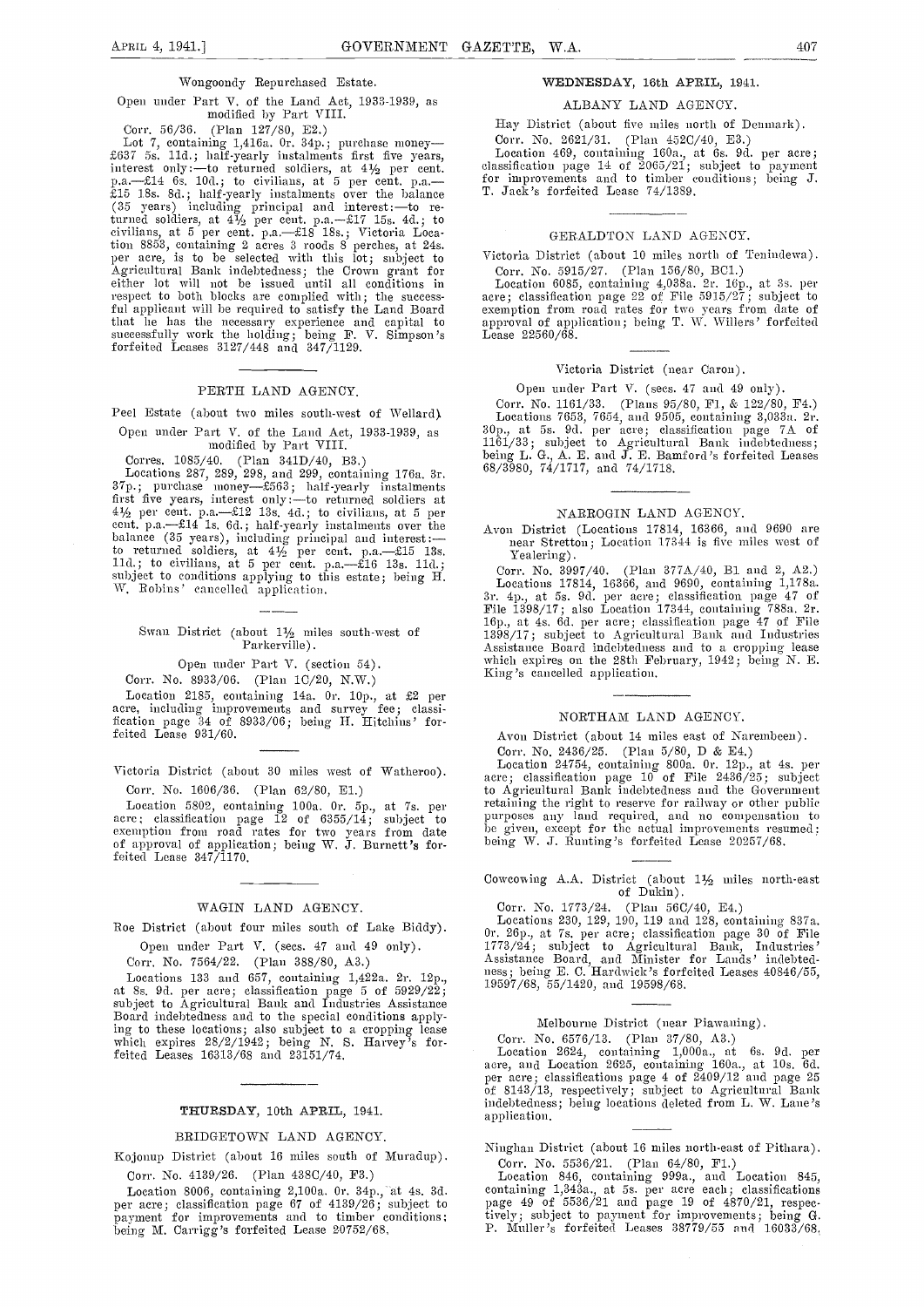#### PERTH LAND AGENCY.

Victoria District (about 27 miles west of Watheroo). Corr. No. 1031/35. (Plan 62/80, El.)

Location 9550, containing 160a. Or. 4p., at 7s. 6d. per acre; classification page 5 of File 1031/35; and Loca. tion 7862, containing 543a. 2r. 29p., at 6s. 3d. per acre; classification page 18 of File 5170/22; subject to exemption from road rates for two years from date of<br>approval of application; being W. J. Burnett's forfeited — Ning<br>Leases 365/474 and 347/1171.

#### THURSDAY, 17th APRIL, 1941. BRIDGETOWN LAND AGENCY.

Nelson District (about four miles south-east of Nannup). Open under Part V. (sees. 47 and 49 only).

Corr. No. 2009/29. (Plan 439A/40, 02.) Location 11086, containing 180a. 3r. 9p., at 14s. per acre; classification page 27A of 2009/29; subject to Oper<br>Agricultural Bank and Industries' Assistance Board in-<br>debtedness and to the marketable timber being reserved Cor to the Crown; being C. F. Deere's forfeited Lease 55/1592.

## Sussex District (about three miles south-west of Yallingup Siding).

Open under Part V. (sees. 47 and 49 only). Corr. No. 8214/10. (Plan 413D/40, A3.)

Locations 967, 919, 925, 937, 966, and 924, containing 1,1 31a.; priced at 5s. 9d. per acre, including survey fee, if taken together; classifications pages 133 and 132 of File 8214/10; subject to Agricultural Bank in- debtedness and to the marketable timber being reserved to the Crown; also subject to resumption, without com $p$ ensation, in the event of caves being discovered within  $Y$ ilg tile boundaries; being F. W. Daniel! 's forfeited Leases 27045/55, 12876/74, 23893/55, 7873/56, 32857, and 23892/55.

#### WEDNESDAY, 23rd APRIL, 1941.

ALBANY LAND AGENCY.

#### Plantagenet District (near Hallowell).

Open under Part V. (secs. 47 and 49 only). Corr. No. l63/41. (Plans 4520/40, D4; 456D/40, Dl.) Location 4330, containing 210a. 3m. 1p., at 8s. 6d. per acre; classification page 72 of 5818/07; subject to Agricultural Bank indebtedness and to timber conditions; being E. Atkinson's cancelled application.

#### KATANNING LAND AGENCY.

#### Kojonup District (about 12 miles south-east of Kwobrup).

Open under Part V. (secs. 47 and 49 only).<br>Corr. No. 4709/26. (Plan 417/80, E and F3.)

Corr. No. 4709/26. (Plan 417/80, E and P3.) Locations 6231 and 6232, containing l,767a. Or. 2lp., at 4s. per acre; classifications pages 38 and 39 of 4700/26; subjcct to payment for improvements; being H. C. Parker's forfeited Lease 3116/870.

#### NARROGIN LAND AGENCY.

## Williams District (about six miles south-east of Popanyinning).<br>Corr. No. 5979/28. (Plan 378D/40, C3.)

Location 11759, containing 455a. Or. 4p., at 2s. 3d. per acre; classification page 9 of 5979/28; subject to payment for improvements and to the condition that the poison must be eradicated to the satisfaction of the Minister for Lands before the Crown grant will issue; Board being H. W. Box's forfeited Lease 68/1420.

#### NORTHAM LAND AGENCY.

#### Victoria District (about 16 miles south-west of Nugadong).

Corr. No. 414/38. (Plan 89/80, A4.) Location 8855, containing 4,997a. ic. 24p., at 4s. 3d. per acre; classification page 21 of  $414/38$ ; subject to exemption from road rates for two years from date of<br>approval of application; being D. A, O'Neill's forfeited approval of application; being D. A, O'Neill's forfeited<br>Lease 347/1879,

Roe District (about 14 miles east of Narembeen). Corr, No. 6046/28. (Plan 5/80, E4.)

Location 286, containing 975a. ir. 231)., at 2s. 96. per acre; classification page 4 of 6046/28; subject to exemption from road rates for two years from date of application; being W. J. Bunting's forfeited Lease 68/1621.

Ninghan District (about four miles south of Moondon).

Corr. No. 1627/37. (Plans 66/80, F4 and 67/80, A4.)<br>Location 3781, containing 319a. 3r., at 5s. 3d. per acre; classification page <sup>6</sup> of 1627/37; subject to exemption from road rates for two years from date of<br>approval of application; being F. Dyer's forfeited Lease 347/1S22.

#### PERTH LAND AGENCY.

Peel Estate (about  $3\frac{1}{2}$  miles south-east of Wellard). Open under Part V. of the Land Act, 1933-1939, as modified by Part VIII.

Corr. 1392/37. (Plan 341D/40, C3.)

Location 588, containing 57a. 3r. 31p; purchase money --£76 10s.; half-yearly instalments first five years, interest only :—to returned soldiers, at 41/2 per cent. p.a.— £1 14s. 5d. ; to civilians, at 5 per cent, p.a.—£1 18s. 3d. ;<br>half-yearly instalments over the balance (35 years), in-<br>cluding principal and interest :—to returned soldiers, at  $4\frac{1}{2}$  per cent. p.a.- $\pounds 2$  2s. 8d.; to civilians, at 5 per cent. p.a.- $\pounds 2$  5s. 4d.; subject to the conditions applying to this Estate; being M. R. Trainer's forfeited Lease 347/1466.

#### SOUTHERN CROSS LAND AGENCY.

Yilgarn District (about 11/2 miles north of Boddalin).

Con-. No. 1367/25. (Plans 35/80, P4, and 36/80, A4.) Location 496, containing 926a. Or. 7p, at 4s. per acre; classification page 16 of 1367/25; subject to pay ment for improvements, to mining, timber, and Gold-<br>fields Firewood conditions; being W. Johnson's forfeited Leases 20323/68 and 39964/55.

#### Jilbadji District (about 22 miles south of Moorine Rock). Rock).

Corr. No. 615/38. (Plan 23/80, D3.)

Location 461, containing 1,94Oa. 2r. 3Sp., at 3s. per acre; classification page 94 of 1071/28, Vol. 1; subject to payment for improvements and to mining conditions; being A. M. Mackenzie's forfeited Lease 347/2004.

#### THURSDAY, 24th APRIL, 1941.

#### BRIDGETOWN LAND AGENCY.

## Nelson District (about three miles south-cast of

# Nainup).<br>Corr. No. 2646/30. (Plan 439A/40, C2.)

Corr. No. 2646/30. (Plan 439A/40, C2.)<br>Location 11060, containing 158a. 1r. 1p., at 11s. per acre; subject to Agricultural Bank and I.A.B. indebtedhess amid to timber conditions; being IV. J. Alexander's forfeited Lease 55/1920.

> G. L. NEEDHAM, Under Secretary for Lands.

#### THE ROAD DISTRICTS ACT, 1919-1939.

#### Closure of Road.

THE Kojonup Road Board, being the Owner of lamid over or along which the portion of road hereunder de-<br>scribed passes, has applied to the Hon. the Minister for Lands for the confirmation of the Governor to the Board's resolution to close the said portion of road,

Kojonup.

#### 947 7/0 6.

K. 288 :-The surveyed road passing along part of the western, the southern, and part of the eastern side of the Farrar station yard; from Road No. 381 at its intersection with the western side of said station yard to Road No. 381 at its intersection with its eastern side. (Plami 416D/4O, B4.)

#### B. BENN,

Chairman Kojonup Road Board. 21st March, 1941.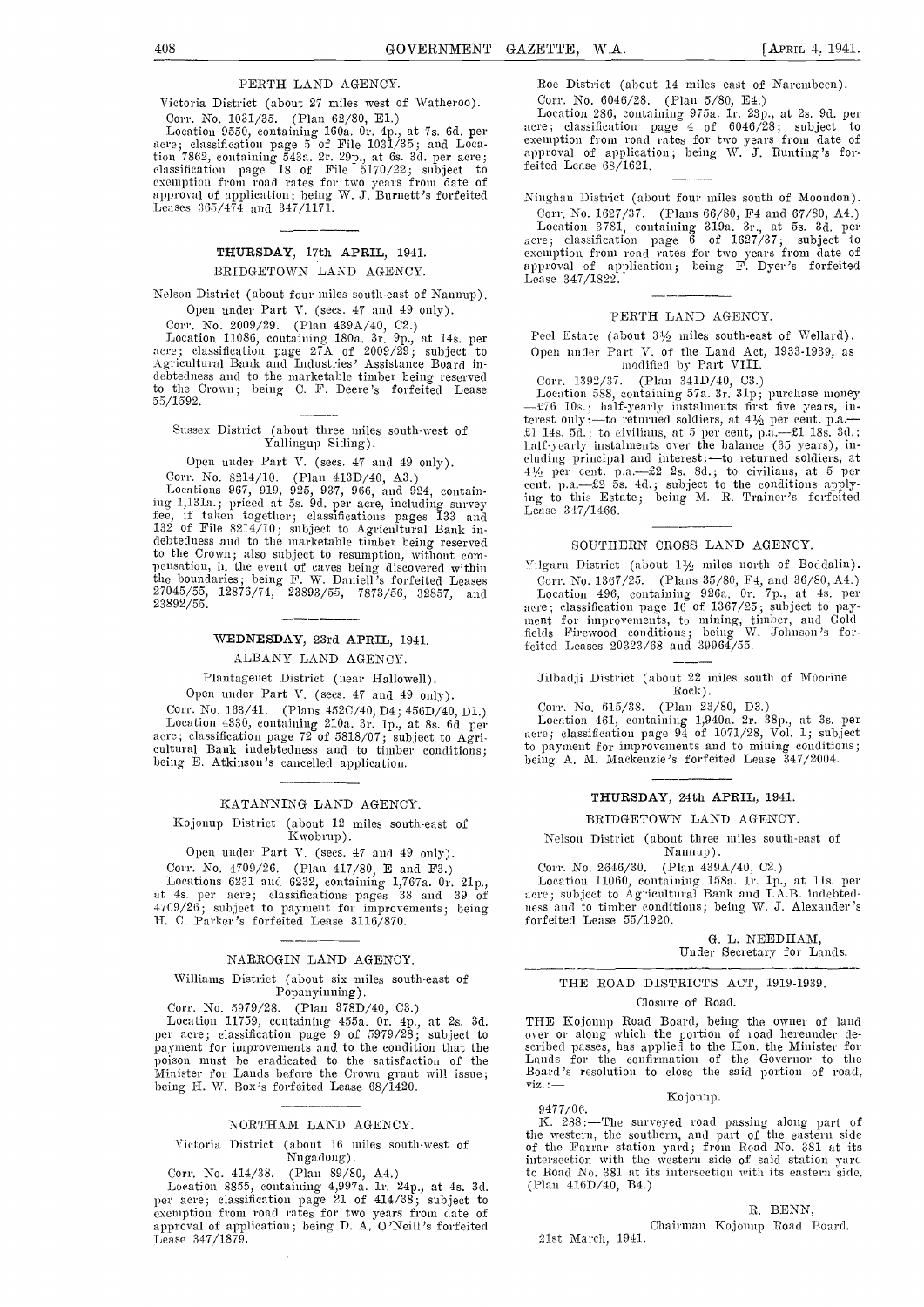#### METROPOLITAN MARKET TRUST (LAND REVESTMENT) ACT, 1940.

# Declaration to incorporate Land in Wellington street, Perth.

L. & S. Corr. 543/30.

\VFIEREAS it is enacted by section 2 of the Metropolitan Market Trust (Land Revestment) Act, 1940, that the land mentioned in the said section, and more particularly described in the Schedule to the said Act, is<br>revested in His Majesty the King as of his former<br>estate, and by section 3 of the said Act that, upon the Bo<br>City City of Perth giving to the Governor an undertaking<br>satisfactory to him that it will take over, control, and<br> $\frac{1}{2}$  dary of Lot 102 measuring 3 chains 12 links inaitani the said land revested as aforesaid, and will at its expense form and construct the road and footpath thereon as an integral part of Wrellington street, it shall be lawful for the Governor, by notice in the  $\acute{G}ov$ -<br>  $\frac{104}{\text{M}}$  and  $\frac{1}{2}$ to and incorporated in and to be part of Wellington  $\mathsf{W}_{\mathsf{m}}$ street aforesaid: Whereupon the said land shall, for all purposes become and be an integral part of Wellington street aforesaid, and vest in the City of Perth Anaccordingly: And whereas the City of Perth, acting in the pursuant-Governor, an undertaking in compliance of the said application are hereby required to with the terms of the said section, and such under-<br>iodge in this office on or before the 12th day of May, taking is satisfactory to me: Now, therefore I, the Lieutenant-Governor, acting with the advice and con-<br>sent of the Executive Council and in exercise of the<br>powers on this behalf conferred upon me by section 3 of the Metropolitan Market Trust (Land Revestment)<br>
Act, 1940, do hereby declare that the land revested in<br>
His Majesty the King by section 2 of the said Act, and<br>
R. D.<br>
more particularly described in the Schedule to the shall, for all purposes, become and be an integral part of Wellington street aforesaid and vest in the City of care Perth accordingly.

Dated at Perth this 27th day of March, 1941.

(Sgd.) JAMES MITCHELL. Lieutenant-Governor.

## TRANSFER OF LAND ACT, 1893.

Application 946/1939. TAKE notice that William McMurtrie of 18 Station street East Guildford Striker has made application to be registered under the Transfer of Land Act 1893 as the proprietor of an estate in fee simple in possession in the following parcel of land situate in the Swan District and being :trict and being: part of swan Location 15 being Lot 103 on Plan

2112 deposited in the Office of Titles containing 1 rood 7 perches<br>Bounded on the north-east by the south-west boun-

dary of Lot 102 measuring 3 chains 12 links<br>On the south-east by part of a north-west boundary

of Dudley street measuring 1 chain<br>
On the south-west by the north-east boundary of Lot<br>
104 measuring 2 chains 75 and eight-tenths links<br>
And on the north-west by part of the right bank of<br>
Woodbridge Creek<br>
The land is m

The land is more particularly defined on Plan 2112 deposited in the Office of Titles

And further take notice that all persons other than the applicant claiming to have any estate right title or interest in tile above parcel of land and desiring to object to the said application are hereby required to 1941, a caveat forbidding the said land being brought under the operation of the said Act

### A. W. B. GLEADELL,

Registrar of Titles.

Office of Titles, Perth, this 1st day of April, 1941. R. D. Lane, Solicitor, Perth, Solicitor for the Applicant.

#### METROPOLITAN WATER SUPPLY, SEWERAGE, AND DRAINAGE DEPARTMENT. Erratum Notice.

M.W.S. 667/40. Perth, 27th March, 1941. "WESTERLY," appearing in the thirteenth line of the water main extension notice on page 73 of the Govern-<br>ment Gazette of the 17th January, 1941, should read 'easterly and south-easterly.''

J. C. HUTCHINSON, Under Secretary.

P.W. 263/40; Ex. Co. 625.

#### PUBLIC WORKS ACT, 1902-1933.

#### LAND RESUMPTION.

South-Western Railway-Additions and Improvements to Brunswick Station Yard (with Road Diversion).

NOTICE is hereby given, and it is hereby declared, that the several pieces or parcels of land described in the Schedule hereto<br>—being all in the Wellington District—have, in pursuance of the written approval and consent of or resumed for the purposes of the following public work, namely :—South-Western Railway—Additions and Improvements<br>to Brunswick Station Yard (with Road Diversion), and that the road, street or thoroughfare referred to in which is by this notice so set apart, taken or resumed is wholly closed and has ceased to be a public highway.

And further notice is hereby given that the said pieces or parcels of land so set apart, taken, or resumed are marked off and more particularly described on Plan P.W.D., W.A., 29316 (L.T.O. 5976), which may be inspected at the Office of the Minister<br>for Works, Perth.

And it is hereby directed that the said lands shall vest in His Majesty for an estate in fee simple in possession for the public work herein expressed, freed, and discharged from all trusts, mortgages, charges, obligations, estates, interests, rights- of.way or other easements whatsoever.

| SCHEDULE. |  |
|-----------|--|
|           |  |

| No. on Plan,<br>P.W.D., W.A.,<br>No. 29316. |                          | Owner or Reputed Owner. |  |          |          | Description.                                                                                                        |           | Area. |      |
|---------------------------------------------|--------------------------|-------------------------|--|----------|----------|---------------------------------------------------------------------------------------------------------------------|-----------|-------|------|
|                                             | Crown                    |                         |  | $\cdots$ |          | Government road, being part of Lot 175 of<br>Wellington Location I (Certificate of Title Vol-<br>ume 439, Folio 54) | a.<br>200 |       | -37  |
| 2 and 3                                     | Elizabeth Haldane Talbot |                         |  |          |          | part of Lot 175 of Wellington Location 1 (Certifi-<br>cate of Title Volume 1024, Folio 657)                         |           |       | 22   |
| $4$ and $5$                                 | Elizabeth Haldane Talbot |                         |  |          |          | part of Wellington Location 1 (Certificate of                                                                       | 8.        | -3.   | - 17 |
| 6                                           | Crown                    |                         |  |          | $\cdots$ | Title Volume 1024, Folio 656)<br>Crown land<br>                                                                     |           | 0     | 32   |

Certified correct this 24th day of March, 1941, (Sgd.) H. MILLINGTON,

Minister for Works.

(Sgd.) JAMES MITCHELL, Lieutenant-Governor in Executive Council. Dated this 27th day of March. 1941.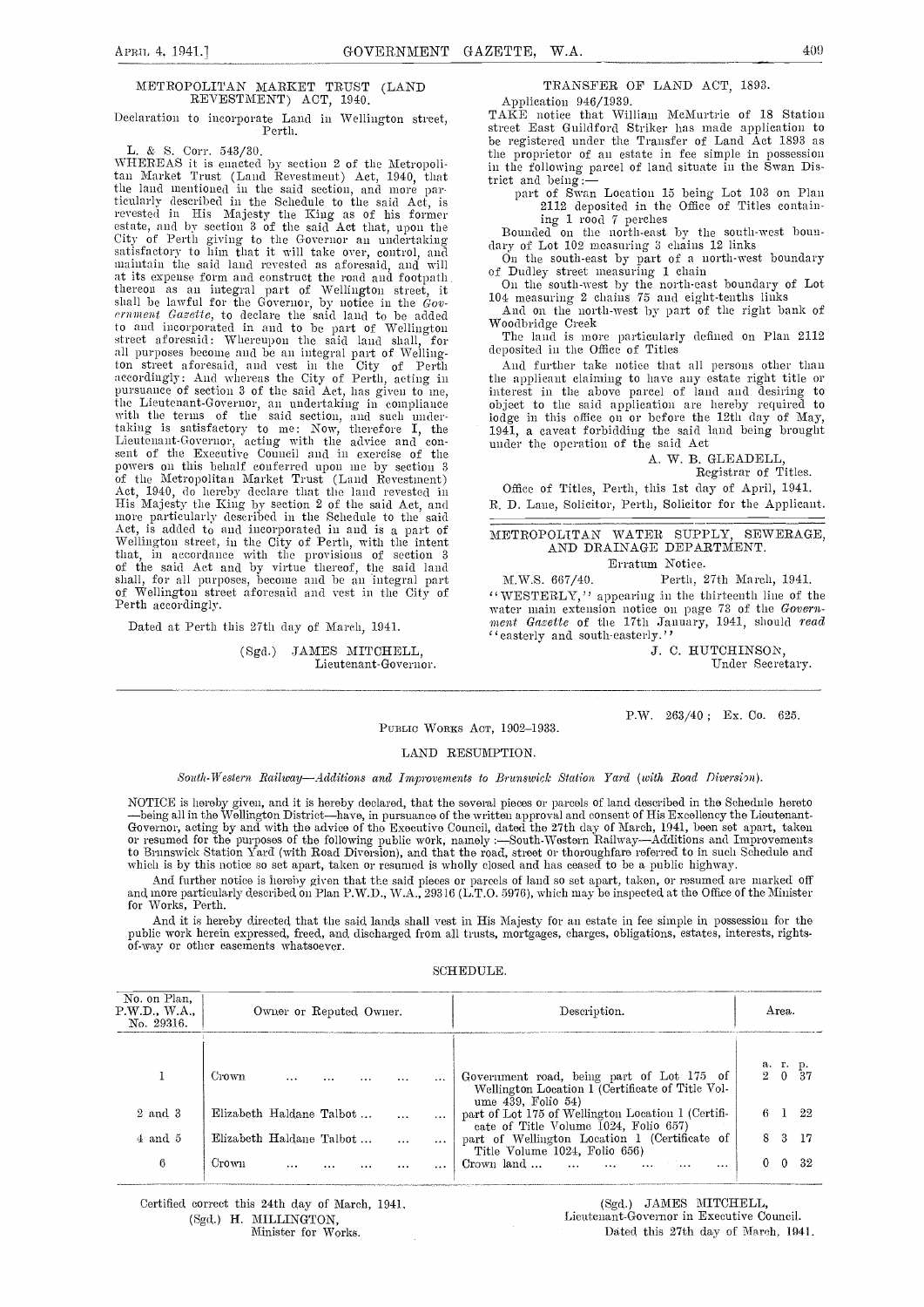#### TENDERS FOR PUBLIC WORKS.

| Date of<br>Notice. |    | Nature of Work.                                                             | Date and Time<br>for Closing.                 | Where and when Conditions of Contract, etc.,<br>to be seen.                                                                              |
|--------------------|----|-----------------------------------------------------------------------------|-----------------------------------------------|------------------------------------------------------------------------------------------------------------------------------------------|
| 1941.              |    |                                                                             | 1941.<br>$(2\cdot30 \text{ p.m. on Tuesday})$ |                                                                                                                                          |
| Mar.               | 19 | Mt. Charlotte (Kalgoorlie) Care-<br>taker's Quarters—Additions (9151)       | 8th April<br>$\cdots$                         | Contractors' Room, Public Works Department, Perth,<br>and at P.W.D. Office, Kalgoorlie, on and after Tues-<br>day, the 25th March, 1941. |
|                    |    |                                                                             | $(2.30 \text{ p.m. on Wednesday})$<br>day)    |                                                                                                                                          |
| Mar.               | 26 | Willow Springs School, Erection-<br>Removal of Ellis Creek School<br>(9154) | 16th April $\ldots$<br>$\cdots$               | Contractors' Room, Public Works Department, Perth,<br>and P.W.D., Bunbury, on and after Tuesday, the<br>$1st$ April, $1941$ .            |

Tenders, together with the prescribed deposit, are to ho addressed to The Hon. the Minister for Works, Public Works Department, The Barracks, St. George's terrace, Perth," and must be indorsed " Tender." The lowest or any tender will not necessarily be accepted.

\V. S. ANDREW, Under Secretary for Public Works.

| TENDERS FOR PURCHASE.                                                                                          |                                                                                               |                                                                                                                                                                                                                                                                                      |  |  |  |  |  |  |
|----------------------------------------------------------------------------------------------------------------|-----------------------------------------------------------------------------------------------|--------------------------------------------------------------------------------------------------------------------------------------------------------------------------------------------------------------------------------------------------------------------------------------|--|--|--|--|--|--|
| Government Property.                                                                                           | Date and Time for<br>Closing.                                                                 | Where and when Conditions of Contract may be seen.                                                                                                                                                                                                                                   |  |  |  |  |  |  |
| Capel—Old School Quarters<br>West Coolup School<br>$\ddotsc$<br>$\cdots$<br>Ravensthorpe Residency<br>$\cdots$ | 1941.<br>(2.30 p.m.)<br>Wednesday, 16th April<br>Wednesday, 16th April<br>Tuesday, 22nd April | P.W.D., Perth and Bunbury; Court House, Busselton,<br>from Monday, 31st March, 1941.<br>P.W.D., Perth and Bunbury; Police Station, Pinjarra,<br>from Monday, 31st March, 1941.<br>P.W.D., Perth and Katanning and Police Station, Ravens-<br>thorpe, from Tuesday, 25th March, 1941. |  |  |  |  |  |  |

Tenders, together with the prescribed deposit, are to be addressed to "The Hon. Minister for Works, Public Works<br>Department, The Barracks, St. George's terrace, Perth," and must be indorsed "Tender." The highest or any ten

1) Department of Public Works, W. S. ANDREW, Perth, 25th March, 1941. (1991) W. S. ANDREW, Perth, 25th March, 1941.

Under Secretary for Public Works.

#### ROAD DISTRICTS ACT, 1919-1939. Perth Road Board.

By-law Regulating the Keeping of Bees. P.W. 958/40.

THE Perth Road Board, under and by virtue of the powers conferred on it in that behalf by the Road Dis-

- 1. No person shall keep bees in or upon that portion of the Perth Road District known as Joondanna Heights, being the land described, defined, and delineated as a towasite in the Proclamatiou dated the 16th
- November, 1939, gazetted the 17th Novem-<br>
ber, 1939, page 2039.<br>
2. Every person offending against any of the pro-<br>
visions of this by-law shall for every such<br>
offence be liable to a penalty not exceeding £20.

Passed at a meeting of the Perth Road Board held on the 25th day of February, 1941.

W. W. ABBETT,

Chairman. W. E. STOCKDALE,

Secretary.

Recommended-

(Sgd.) H. MILLINGTON, Minister for Works.

Approved by His Excellency the Lieutenant-Governor in Executive Council this 19th day of March, 1941.

(Sgd.) L. E. SHAPCOTT,<br>Clerk of the Council,

TRAFFIC ACT, 1919-1935.

#### Errata.

Department of Public Works, P.W. 334/39. Perth, 3rd April, 1941.

tricts Act, 1919-1939, aud all other powers enabling it,<br>doth hereby make and publish the following by-law:—<br>1. No person shall keep bees in or upon that por-<br>337 should read 3051, 305H and 305I respectively. THE numerals and letters 305H and 305G, appearing in lines two and three, and the numerals and letter 30511 in line five of the Traffic Regulations published in the Government Gazette ou the 14th March, 1941, page

> (Sgd.) W. S. ANDREW Under Secretary for Works.

#### ROAD DISTRICTS ACT, 1919-1939.

#### Rockingham Road Board.

By-law prohibiting Erection of Canips and Tents except on approved Areas.

P.W. 221/41.

WHEREAS by the Road Districts Act, 1919-1939, the Road Board of any district is empowered to make bylaws for all or any purposes in the said Act mentioned, the Rockingham Road Board, in pursuance of the pow'ers vested in the said Board, under and by virtue of the said Act and of every other authority enabling it in that behalf, doth hereby make and publish the following by-laws:—

73A. No person shall erect or establish hessian or calico or canvas structures or structures of any other inflammable material or camps or tents on any privately owned land or other land within the Board's district, excepting in the areas set aside for that purpose by the Board and upon issue of permission signed by the Beard's secretary in accordance with By-law No. 74,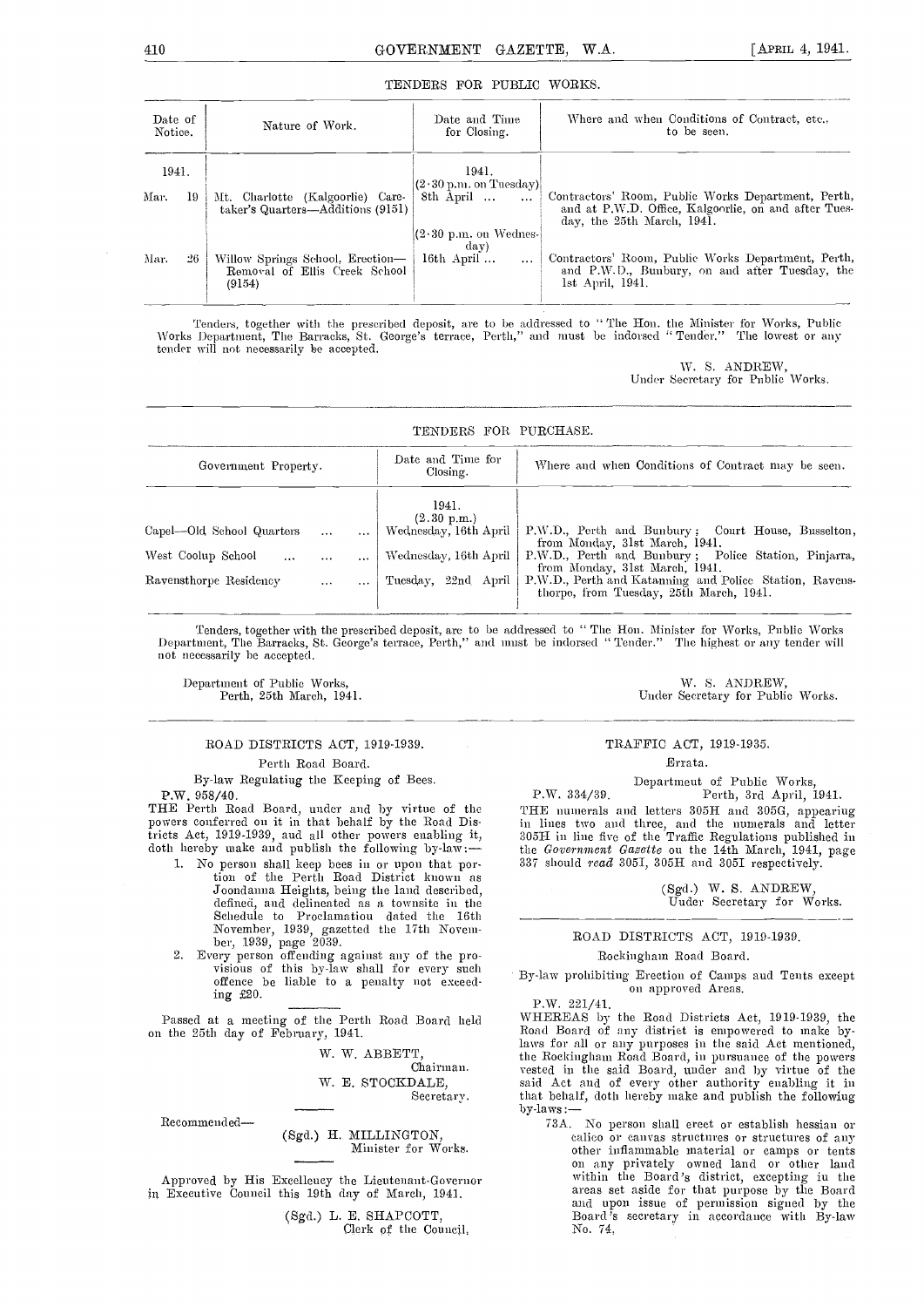shall forfeit and pay, upon conviction, a penalty not exceeding ten pounds for each offence.

Made and passed by the Rockingham District Road Folio 499, granted by the Board at a meeting duly held at Rockingham on the 11th day of February, 1941.<br>
In W CHURCHER Hannan street, Kalgoorlie.

F. W. CHURCHER,

Chairman. E. BLACK,

Secretary.

Recommended (Sgd.) H. MILLINGTON, Minister for Works.

in Executive Council this 12th day of March, 1941. (Sgd.) L. E. SHAPCOTT, Clerk of the Council.

MUNICIPAL CORPORATIONS ACT, 1906-1939. Municipality of Kalgoorlie-Lease of Land. Department of Public Works,

P.W. 772/35. Perth, 28th March, 1941. IT is hereby notified, for general information, that His Excellency the Lieutenant-Governor has consented, under the provisions of section 211 of the Municipal Corpora-

Any person offending against this by-law tions Act, 1906-1939, to the lease of all that portion of all forfeit and pay, upon conviction, a penalty Kalgoorlie Town Lot 142, more particularly defined, Act, 1906-1939, to the lease of all the define that define the land comprised in Certificate of Title Volume 1044, Folio 499, granted by the Municipality of Kalgoorlie, for a term of twenty-one years as from and including the 29th day of January. 1935, to Jack Power Hehir, of

> (Sgd.) W. S. ANDREW, Under Secretary for Public Works.

# Department of Agriculture, Perth, 1st April, 1941.

Approved by His Excellency the Lieutenant-Governor Council has been pleased to approve of the following: HIS Excellency the Lieutenant-Governor in Executive

Agric. No. 2070/25, Vol. III.; Ex. Co. No. 633: Under section 4 of the Noxious Weeds Act, 1924, of the weeds Caltrop (Tribnlss terresti'is L.) aisd Afghan Thistle (Solanum hysirix R. Br.) being declared noxious within the boundaries of the Kondinin Road Board district.

Agric. 1919/25; Ex. Co. No. 634: Appointment of Grant A. Smith as an Inspector under the Stock Diseases Act, 1895, and the Brands Act, 1904-1935.

(Sgd.) L. JONES,<br>Under Secretary for Agriculture.

#### WESTERN AUSTRALIAN GOVERNMENT TENDER BOARD.

Accepted Tenders.

| Tender<br>Board<br>No. | Date.            | Contractor.                       | Sche-<br>dule<br>No.    | Particulars.                                                                                                                                                                           | Department<br>concerned.                                                                                  | Rate.                                                                              |
|------------------------|------------------|-----------------------------------|-------------------------|----------------------------------------------------------------------------------------------------------------------------------------------------------------------------------------|-----------------------------------------------------------------------------------------------------------|------------------------------------------------------------------------------------|
| 156/41                 | 1941.<br>Mar. 28 | $F. W. Wright & Co. \ldots$       | 58д,<br>1941            | F.A.Q. to Prime Wheaten Chaff,<br>in new bags, from 1st April<br>to 30th June, 1941, as fol-<br>$lows :=$<br>Item 1-In Truck lots, de-<br>livered within 3 miles of<br>Perth Town Hall | Various<br>.<br>$\cdot \cdot \cdot$                                                                       | £5 12s. 5d. per<br>ton.                                                            |
|                        |                  |                                   |                         | Item 2-In less than Truck<br>$_{\text{lots}}$ :<br>$(b)$ F.O.R. Perth basis<br>$(c)$ Delivered within 3<br>miles of Perth<br>Town Hall                                                 | $\cdots$<br>$\cdots$<br>.<br>$\cdots$<br>$\cdots$<br>.                                                    | $\pounds 5$ 9s. 11d. per<br>ton.<br>£5 12s. 3d. per<br>ton.                        |
|                        |                  |                                   |                         | $(d)$ Delivered within 3<br>miles of Fremantle<br>Town Hall                                                                                                                            | $\cdots$<br>$\cdots$<br>$\cdots$                                                                          | $£5$ 14s. 11d. per<br>ton.                                                         |
| , ,                    | do.              | Jas. Triscott's Produce<br>Co.    | $\overline{\mathbf{z}}$ | F.A.Q. to Prime Wheaten Chaff,<br>from 1st April to 30th June,<br>1941, as follows :-<br>Item 2 (a)-F.O.R. Northam<br>basis                                                            | do.<br>$\ddots$<br>                                                                                       | $£5$ 2s. per ton.                                                                  |
| 900/40                 | do.              | The Westralian Farm-<br>ers. Ltd. | 60л.<br>1941            | Tea, as required, from 1st April<br>to 30th June, 1941, as fol-<br>$_{\text{lows}}:=$<br>Item 1-Hospital Tea<br>$\cdots$<br>Item 2-Institution Tea<br>Item 3—Tea for Native<br>Rations | do.<br>$\cdots$<br>$\cdots$<br>.<br>$\cdots$<br>$\cdots$<br>$\cdots$<br>$\ddotsc$<br>$\cdots$<br>$\cdots$ | ls. 10d. per lb.<br>ls. $9\frac{1}{4}d$ . per lb.<br>1s. $7\frac{3}{4}d$ . per lb. |

#### Cancellation of Contract.

| Tender Board No. | Date.               | Contractor.            | Particulars.                                                                 |
|------------------|---------------------|------------------------|------------------------------------------------------------------------------|
| 812/38           | 1941.<br>28<br>Mar. | Westralian Soaps, Ltd. | Contract for Boot Polishes under Items 189, 190, and 191 of Schedule<br>110. |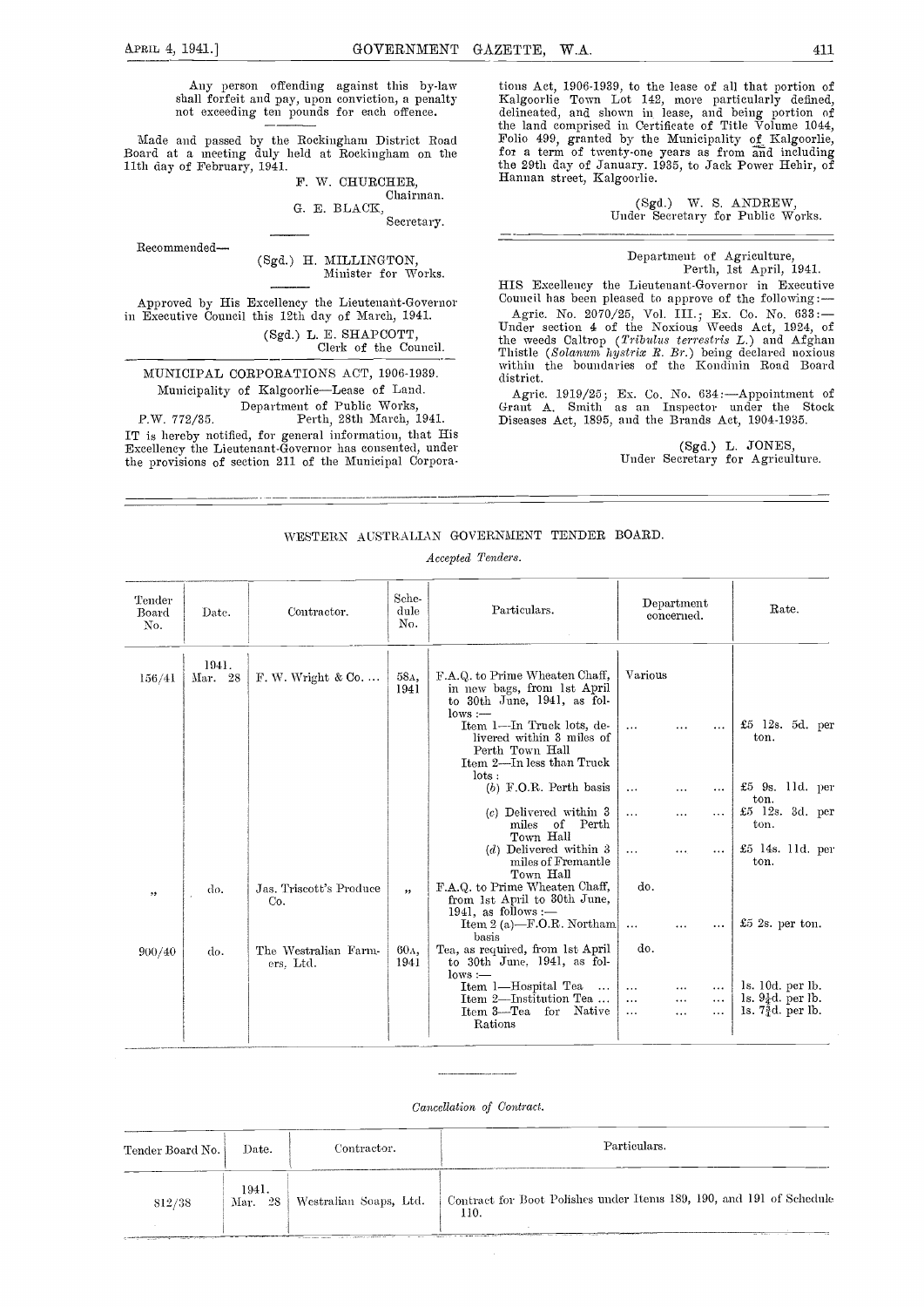#### WESTERN AUSTRALIAN GOVERNMENT TENDER BOARD-continued.

Tenders for Government Supplies.

| Date of<br>Advertising.      | Schedule No. | Supplies required.                                                                                                                                                                                                                                                                                      | Date of<br>Closing. |  |
|------------------------------|--------------|---------------------------------------------------------------------------------------------------------------------------------------------------------------------------------------------------------------------------------------------------------------------------------------------------------|---------------------|--|
| 1941.                        |              |                                                                                                                                                                                                                                                                                                         | 1941.               |  |
| Mar. 20<br>$\sim 100$        | 68a. 1941    | Transformers: $4$ only $50$ K.V.A., and 1 only 100 K.V.A.                                                                                                                                                                                                                                               | April 10            |  |
| Mar. 31<br>$\ddots$          | 74a. 1941    | Enamelled Steel Licensing Plates, 5,933 sets for Private and 1,180 sets for                                                                                                                                                                                                                             |                     |  |
|                              |              | Hire Motor Cars                                                                                                                                                                                                                                                                                         | April 10            |  |
| Mar. 25<br>$\ddotsc$         | 69a. 1941    | White Lead, Paints, Stainers, Brushes, etc., during the year ending 30th                                                                                                                                                                                                                                |                     |  |
|                              |              | June. 1942<br>the company of the company of the company of the company of the company of the company of the company of the company of the company of the company of the company of the company of the company of the company of the company<br>$\cdots$<br>$\cdots$<br>$\cdots$<br>$\cdots$<br>$\cdots$ | April 17            |  |
| Mar. 27<br>$\cdots$          | 71s. 1941    | Electric Motors $-2$ 100 H.P., and 1 70 H.P<br><b>Contract Contract</b><br>$\cdots$<br>$\cdots$                                                                                                                                                                                                         | April 17            |  |
| Mar. 31<br>$\sim$ 1440 $\pm$ | 73a. 1941    | Copper Tubes, $37,500$ ft. for Perth Hospital<br>$\cdots$<br>$\cdots$                                                                                                                                                                                                                                   | April 17            |  |

Tenders addressed to the Chairman, Tender Board, Perth, will be received for the above-mentioned supplies until 2 .15.p.m.

on the date of closing.<br>Tenders must be properly indorsed on envelopes, otherwise they are liable to rejection.<br>Tender forms and full particulars may be obtained on application at the Tender Board Office, Murray street, Pe No tender necessarily accepted. E. TINDALE,

Chairman W.A. Government Tender Board.

WESTERN AUSTRALIAN GOVERNMENT TENDER BOARD. Tenders for Butter.

TENDERS close with the Secretary, Tender Board (himself), at 11.15 a.m. on Wednesday, 9th April, for the supply and delivery of Butter to Government Institutions and Hospitals during a period of four weeks.

Forms of Tender and full particulars are available at the Tender Board Office, Murray street, Perth.

By Order of the Board,

E. TINPALE,

Chairman W.A. Government Tender Board.

#### APPOINTMENT

(under section 5 of Registration of Deaths and  $\frac{1}{18}$  HIS Honour the Chief Justice has been pleased to ap-Marriages Amendment Act, 1907, and section 2 of the Registration of Births, Deaths, and Marriages and Marriages and Marriages and Music

Registrar General's Office,

R.G. No. 36/37. Perth, 3rd April, 1941. IT is hereby notified, for general information, that Mr. M. P. Copley has been appointed to act, temporar-<br>ily, as District Registrar of Birtlis, Deatlis, and Mariiy, as District Registrar of Births, Deaths, and Mar- riages for the Sussex Registry District, to reside at Busselton, during the absence on leave of Mr. F. E. A.<br>Batenian; appointment to date from 26th March, 1941.

> R. J. LITTLE, Acting Registrar General.

#### IN THE COURT OF ARBITRATION OF WESTERN AUSTRALIA.

#### No. 70 of 1941.

In the matter of the Industrial Arbitration Act, 1912- 1935, and in the matter of an Application by the  $\hbox{\small$\Gamma$}$  Registrar of Industrial Unions, under section 27 (2) of tile said Act for cancellation of the regis. tratioa of Tile West Australian Cleaners, Care. takers, Lift Attendants, Window Cleaners, Attendants, Watchmen, and Domestics' Industrial Union of Workers (Perth).

UPON reading the application of Reginald Arthur Wood, Registrar of Industrial Unions, I hereby order<br>and direct that the registration of The West Anstralian NOT<br>Cleaners, Caretakers, Lift Attendants, Window Cleaners, Anst Attendants, Watchmen, and Domestics' Industrial Union Caust<br>of Workers (Perth), registered on the 24th day of proc August, 1920, as an industrial union of workers under  $\frac{0}{s}$ the said Act, be and the said registration is hereby  $\frac{\text{stat}}{\text{also}}$ cancelled as from this date.

Dated at Perth this 21st day of March, 1941.

(Sgd.) WALTER DWYER, [L.S.] President.

## APPOINTMENT

(26 George V., No. 36).

1115 Honour the Chief Justice has been pleased to ap-<br>point Pauric Denis Lane, of Narrogin, in the State of<br>Western Australia, Solicitor, a Commissioner of the Supreme Court of Western Australia, to administer or take within the State of Western Australia any oath, affidavit, affirmation, declaration, or acknowledgment by affidavit, affirmation, declaration, or acknowledgment by a married woman to be used in the Supreme Court of Western Australia. The Commission to remain in force until the said Pauric Denis Lane ceases to reside in the State of Western Australia aforesaid, or until he ceases to practise the profession of a Solicitor on his own account or in partnership there, or until revoked.

[L.S.] G. J. BOYLSON, Acting Registrar Supreme Court.

Supreme Court Office, Perth, 26th March, 1941.

#### Western Australia.

#### THE COMPANIES ACT, 1893.

Toledo-Berkel Proprietary, Limited.

NOTICE is hereby given that the Registered Office of the abovenained Company is situate at 36 Milligan street, Perth.

Dated the 22nd day of March, 1941.

Toledo-Berkel Pty., Ltd., C. BROWN, Manager, W.A.

Boultbee, Godfrey & Virtue, 66 St. George's terrace, Perth, Solicitors for tile Attorney of the above- named Company.

#### THE COMPANIES ACT, 1893. New Milano, No Liability.

NOTICE is hereby given that the office in Western<br>Australia of the above-named Company, where all legal Australia of the above-named Company, where all legal proceedings may be served upon and all notices addressed or given to the Company, has been changed and is now situate at 115 Maritana street, Kalgoorlie. Notice is also given that George Herbert Daily is now the Attor- ney of the Company in Western Australia. Dated this 27th day of March, 1941.

COWLE & MACOBOY,

of Exchange Buildings, Kalgoorlie, Solicitors for the Company in Western Australia,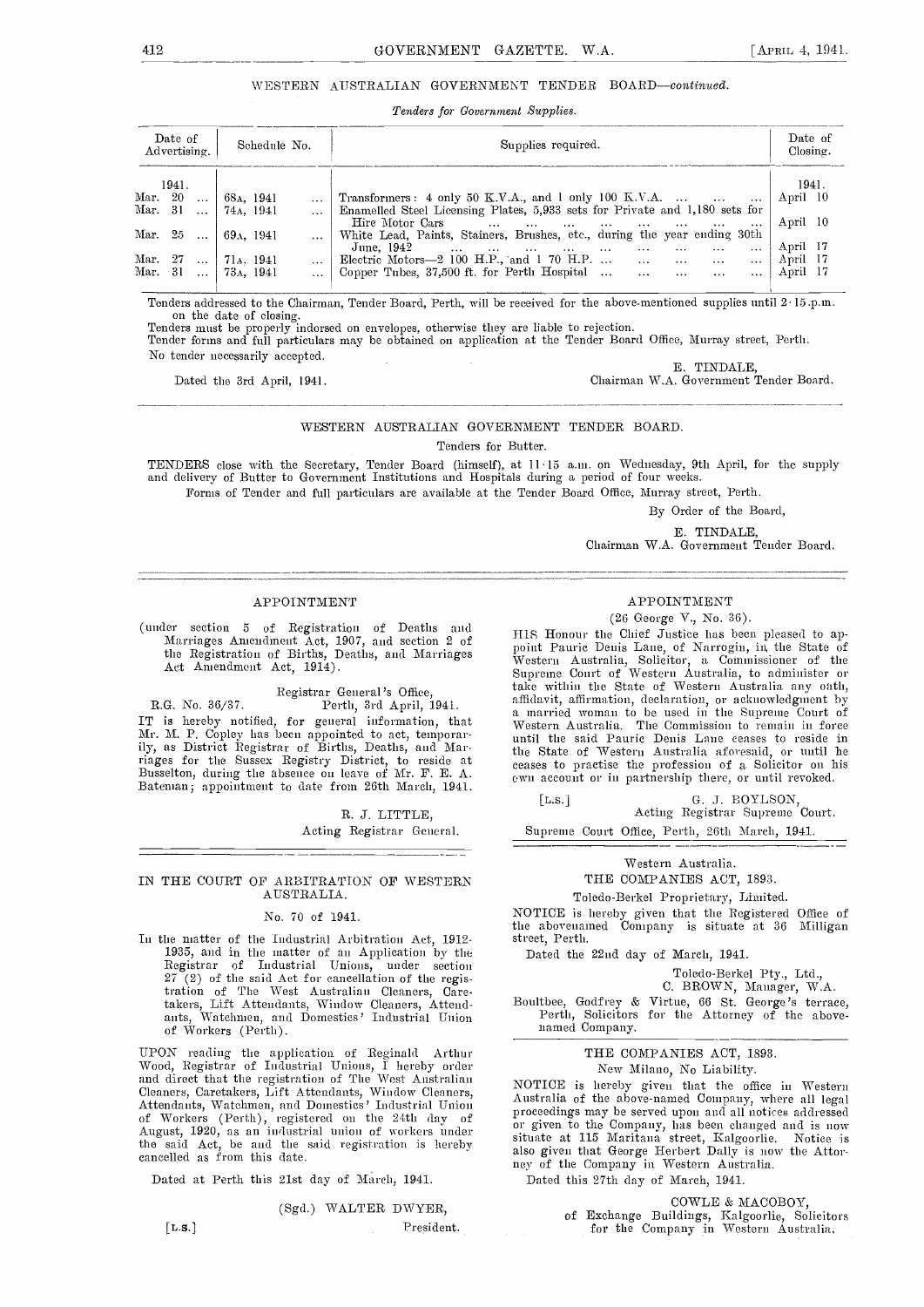#### Chairman's Certificate.

NOTICE is hereby given that, at an extraordinary gen-<br>eral meeting of Signal Rubber Company (W.A.), Limited,<br>held on the 26th day of March, 1941, the following  $\frac{5}{7}$ .  $s$ pecial resolution was duly carried :—That the Company  $\;$  vested be voluntarily wound up and that Alexander John to t MeLaren, Chartered Accountant (Aust.), English, Scottish, and Australian Bank Chambers, St. George's terrace, Perth, he appointed Liquidator.

> J. A. WINTON, Chairman of the said meeting.

#### Western Australia.

THE ASSOCIATIONS INCORPORATION ACT, 1895. WE, Michael Herley and Robert Lees Baxter, both of Cunderdin, in the State of Westera Australia, Farmers, the Trustees of The Cunderdin District Club, do hereby the space of The Cunderdin District Club, do hereby the<br>give notice that we desire that such Club should be  $\rm{NOT}$ incorporated under the provisions of the Associations  $\overline{\overline{\phantom{1}}}$ Incorporation Act, 1S95.

Dated the 24th day of March, 1941.

#### M. HERLEY. R. L. BAXTER.

The following is a copy of the Memorial intended to thereto, having regard only to those cla<br>be filed in the Supreme Court under the provisions of of which I shall then have had notice,<br>Dated at Perth. 31st March. 1941

Memorial of The Cunderdin District Club, filed in<br>presuance of the Associations Incorporation Act. pursuance of the Associations Incorporation  $1895:-$ 

1. Name of Institution-The Cunderdin District Club.

2. Object or Purpose of the Institution-To establish, maintain and conduct a Club of non-political lish, maintain and conduct a Club of non-political and I cluster for the purpose of providing accommodation and I for the members of the Club and their guests, and to  $\frac{0}{L}$ 

3. Where Situated or Established-Cunderdin, Western Australia.

The Name or Names of the Trustee or Trustees-Michael Herley, Robert Lees Baxter.

5. In whom the Management of the Institution is vested and by what means (whether by deed settlement or otherwise)—By the rules of the Club management is vested in the Committee consisting of the President and Vice-President as *ex officio* members and six ordinary members of committee.

## IN THE MATTER OF THE ASSOCIATIONS INCORPORATION ACT, 1895.

I, THE Very Reverend HENRY Le FANU, Archbishop of Perth, Primate of Australia, one of the Trustees of of Western Australian Auxiliary of the British and Foreign Bible Society, do hereby give notice that I am desirous that the said Institution should be incorporated under the provisions of the Associations Incorporation Act, 1895.

Dated the 25th day of March, 1941.

HENRY, PERTH..

the said Act:-

1. Name of Institution :- Western Australian Auxiliary of the British and Foreign Bible Society.

2. Objects or Purposes of the Institution :  $-(a)$  To co-operate with the British and Foreign Bible Society will proceed to distribute the assets of the said deceased as constituted in London, England (hereinafter called anon "<br>"the Society"), in the encouragement in the State of to the<br>Western Australia and through the world of the wider had i<br>circulation of the Holy Scriptures without ment, according to the laws and regulations of the Society; (b) to raise funds for that purpose; (c) generally to promote those objects by the establishment of branches or otherwise, and (d) to keep a local register of members of the Auxiliary a nil Society within the said State,

Where Situated or Established:-Bible House, 167

4. The Names of the Trustees :—The Very Reverend Henry Le Fanu, Archbishop of Perth, Primate of Australia; The Reverend George Tulloch, and Mr. Alexander<br>Hunter Dickson.

5. In whom the Management of the Institution is vested and by what means:  $\overline{-1}n$  a general Committee, to be elected as provided by the Rules of the Institution.

Darbyshire & Gillett, Solicitors, Commorcial Bank Chambers, 42 St. George's terrace, Perth.

#### IN THE SUPREME COURT OF WESTERN AUSTRALIA-PROBATE JURISDICTION.

#### Deceased Natives' Estates.

Tommy Crameri, late of Frazier Downs Station, in the State of Western Austrnha, deceased; Dave Scott, late of Elliott Creek, in the State of Western Australia, deceased.

NOTICE is hereby given that all persons having claims or demands against the Estates of the above-mentioned natives, which are being administered by me under section 35 of the Native Administration Act, 1905-40, are hereby required to send particulars of such claims and demands, in writing, to me on or before the 28th April, 1941, after which date I will proceed to distribute the assets of the said deceased persons among those entitled thereto, having regard only to those claims and demands

Dated at Perth, 31st March, 1941.

F. I. BRAY, Commissioner of Native Affairs.

IN TIlE SUPREME COURT OF WESTERN AUSTRALIA-PROBATE JURISDICTION.

In the matter of the Estate of Robert Fleming, late of Kellerberrin, in the State of Western Australia, Hardware Merchant, deceased (intestate).

provide a club house and other conveniences and accom-<br>modation of a club.<br>a Where Situated or Established—Cunderdin West. claims or demands against the Estate of the abovenamed NOTICE is hereby given that all persons having any deceased are hereby required to forward particulars of such claims or demands in writing to the Administratrix, care of Messrs. O'Dea & O'Dea, Solicitors, 81 tratrix, care of Messrs. O 'Dea & 0 'Den, Solicitors, 81 St. George's terrace, Perth, on or before the 6th day of May, 1941; and notice is hereby further given that<br>at the expiration of snch time the Administratrix will<br>distribute the assets of the said deceased amongst the<br>persons cntitled thereto, having regard only to such<br>claim notice.

Dated this 31st day of March, 1941.

O'DEA & O'DEA, National Mutual Chanibers, 81 St..George's terrace, Perth, Solicitors for the AdIministratrix.

#### IN THE SUPREME COURT OF WESTERN AUSTRALIA-PROBATE JURISDICTION.

In the matter of the Estate of Horace Phillips, late of 14 Twiekenham road, Victoria Park, in tile State of Western Australia, Captain in the District Records Office, Western Command, deceased.

The following is a copy of the Memorial intended to or demands against the Estate of the abovemaned debe filed in the Supreme Court under the provisions of ceased are requested to send in particulars of such NOTICE is hereby given that all persons having claims or demands against the Estate of the abovenamed declaims and demands in writing to the Administratrix of the Estate of the said deceased, Nellie Dorothy Phillips, care of Kott & Lalor, of City Mutual Buildings, 62 St. George's terrace, Perth, on or before the 6th day of May, 1941, after which date the said Administratrix amongst the persons entitled thereto, having regard only to the claims and demands of which she shall then have had notice.

Dated this 28th day of March, 1941.

KOTT & LALOR, of City Mutual Buildings,<br>62 St. George's terrace, Perth,<br>Solicitors for the Administratrix.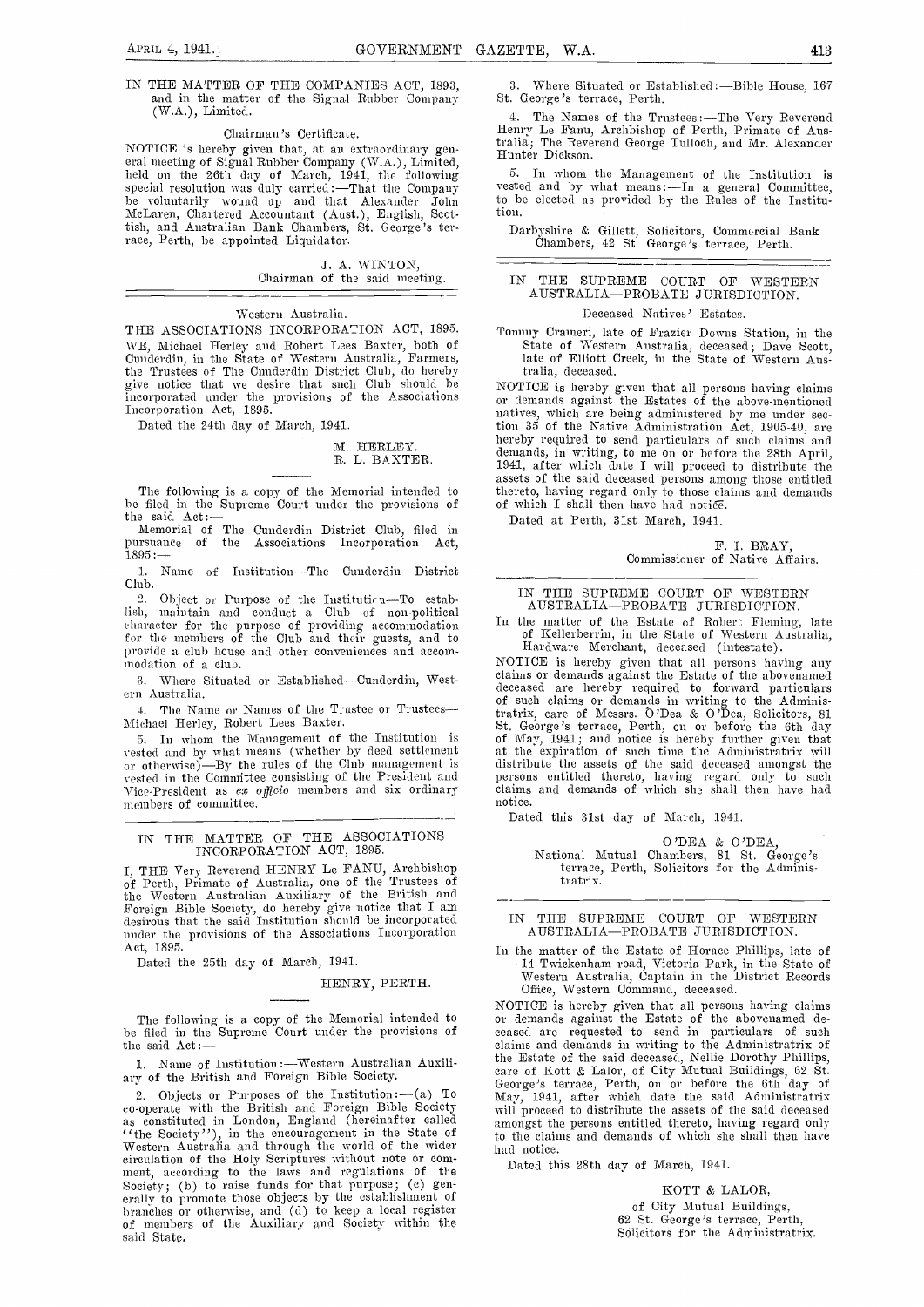## IN THE SUPREME COURT OF WESTERN AUSTRALIA-PROBATE JURISDICTION.<br>In the matter of the Will of Bridget Gaynor, late of

In. the matter of the Will of Bridget Gaynor, late of His Majesty's Hotel, Hay street, Perth, in the State of Western Australia, Widow, deceased.

NOTICE is hereby given that all creditors and other persons having any claim or demands against the above Estate are hereby requested to send in particulars thereof in writing to the Executrix of the Will of Bridget Gaynor, deceased, care of the undersigned, on or before the 6th day of May, 1941; and, further, that at the expiration of the last-mentioned date the said is Executrix will proceed to distribute the assets of the said deceased amongst the persons entitled thereto, having regard only to the claims and demands of which she shall then have notice.

Dated this 25th day of March, 1941.

HAROLD HAYNES, T. & G. Chambers, St. George's terrace, Perth, Solicitor for the Executrix.

IN THE SUPREME COURT OF WESTERN AUSTRALIA-PROBATE JURISDICTION.

In the matter of the Will of Eleanor Mansfield, late of The 11 213 Lake street, Perth, in the State of Western Australia, Widow, deceased.

NOTICE is hereby given that all creditors and other persons having claims or demands upon or against the Estate of the abovenamed deceased are requested to Figure send particulars in writing of their claims or demands  $p_A^{\text{na}}$ to the Executor, care of the undersigned, on or before  $\frac{J \text{olir}}{S \text{olic}}$ the 6th day of May, 1941, after which day the said Executor will proceed to distribute the assets of the said deceased, having regard only to the claims and demands the said Executor will proceed to distribute the assets<br>of which he shall then have had notice.

Dated this 25th day of March, 1941.

DWYER, DURACK & DIJNPHY, 33 Barrack street, Perth, Solicitors for the said Executor.

IN THE SUPREME COURT OF WESTERN AUSTRALIA-PROBATE JURISDICTION.<br>In the matter of the Estate of Luke Patrick Redden,

In the matter of the Estate of Luke Patrick Redden,<br>
In the matter of the Estate of Ethel Violet Smith,<br>
late of 234 Barker road, Subiaco, in the State of<br>
Western Australia, Widow, deceased (intestate). Retired Farmer, (intestate).

NOTICE is hereby given that all creditors and other persons having claims or demands upon or against the Estate of the abovenamed deceased are requested to send particulars in writing of their claims or demands to the Administratrix, care of the undersigned, on or before the 6th day of May, 1941, after which day the said Administratrix will proceed to distribute the assets of the said deceased, having regard only to the claims amongst the per<br>and demands of which she shall then have had notice. Only to those claim<br>Dated this 27th day of March, 1941. have had notice.

Dated this 27th day of March, 1941.

#### DWYER, DURACK & DUNPRY, 33 Barrack street, Perth, Solicitors for the Administratrix.

#### IN THE SUPREME COURT OF WESTERN AUSTRALIA-PROBATE JURISDICTION.

In the Will of Alexander Cameron, late of Dairy road, Darlingtoa, in the State of Western Australia, Retired Government Employee, deceased.

NOTICE is hereby given that all creditors and other<br>persons having any claims or demands against the above<br>Estate are hereby requested to send in particulars or thereof in writing to the Executrix, care of Messrs. Hardwick, Slattery, & Gibson, of Victoria House, 98 St. Guired George's terrace, Perth, Solicitors, on or before the 6th day of May, 1941 and, further, that at the expiration Cham of the last-mentioned date the Executrix will proceed  $\frac{\partial u}{\partial xy}$ to distribute the nssets of the said deceased amongst the persons entitled thereto, having regard only to the claims and demands of which she shall then have had notice.

Dated the 31st day of March, 1941.

HARD WICK, SLATTERY, & GIBSON, Yictoria House, St. George's terrace, Perth, Solicitors for the Executrix,

#### IN THE SUPREME COURT OF WESTERN AUSTRALIA-PROBATE JURISDICTION.

In the matter of tile Will of Irene Wood, late of Belle. vue terrace, Perth, in the State of Western Australia, Married Woman, deceased.

NOTICE is hereby givell that all creditors and other persons having any claims or demands against the above Estate are hereby requested to send in particu lars thereof in writing to the Executor, The Perpetual Executors, Trustees, and Agency Company (W.A.), Limited, of 93 St. George's terrace, Perth, on or before tile 6th day of May, 1941, and, further, that at tile expiration of the last-mentioned date the Executor will proceed to distribute the assets of the said deceased amongst the persons entitied thereto, having regard only to the claims and demands of which it shall then have had notice.

Dated the 27th day of March, 1941.

HARDWICK, SLATTERY & GIBSON, Victoria House, St. George's terrace, Perth, Solicitors for the Executor.

IN THE SUPREME COURT OF WESTERN AUSTRALIA-PROBATE JURISDICTION.

In the matter of the Will of Hester Josephine McLeod, late of Katanning, in the State of Western Australia, Widow, deceased.

NOTICE is hereby given that all persons having claims or demands against the Estate of the abovenamed Hester Josephine McLeod, deceased, are required to send particulars thereof in writing to the Executor, Donald John Richard de Wit Scott, care of V. 0. Fabricius, Solicitor, of 56 AMP. Chambers, William street, Perth, on or before the 6th day of May, 1941, after which date the said Executor will proceed to distribute the assets of the said deceased amongst the persons entitled thereto, having regard only to those claims and demands of which lie shall then have had notice.

Dated the 31st day of March, 1941.

V. 0. FABRICIUS,

of 56 AMP. Chambers, Wilhiani street, Perth, Solicitor for the Executor.

IN THE SUPREME COURT OF WESTERN<br>AUSTRALIA—PROBATE JURISDICTION.

Inte of 234 Barker road, Subiaco, in the State of Western Australia, Widow, deceased (intestate).

NOTICE is hereby given that all persons having claims or demands against the Estate of the abovenamed deto the Athninistrator, the West Australian Trustee, Executor, and Agency Company, Limited, of 135 St. George's terrace, Perth, on or before the 6th day of May, 1941, after which date time said Administrator will proceed to distribute the assets of the said deceased amongst tile persons entitled thereto, having regard only to those claims and demands of which it shall then<br>have had notice.

Dated the 31st day of March, 1941.

V. 0. FABRICIUS, of 56 A.M.P. Chambers, William street, Perth, Solicitor for the Administrator.

#### IN THE SUPREME COURT OF WESTERN AUSTRALIA-PROBATE JURISDICTION.

In the matter of the Will of Charles William Nicoll McCnhloch, late of Tile Mansions, Mounts Bay road, Perth, in the State of Western Australia, Captain Royal Navy, Retired, deceased.

NOTICE is hereby given that ali persons having claims or demands against the Estate of the abovename4 Charles William Nieoll McCulloch, deceased, are re- quired to send particulars thereof in writing to the Executor, Valdeniar Olaf Fabricius, of 56 AMP. Chambers, William street, Perth, on or before the 6th day of May, 1941, after which date the said Executor will proceed to distribute the assets of the said deceased amongst the persons entitled thereto, having re-<br>gard only to those claims and demands of which lie shall then have had notice.

Dated the 31st day of March, 1941.

V. 0. FABRICIIJS, Solicitor, of 56 AMP. Chambers, William street, Perth.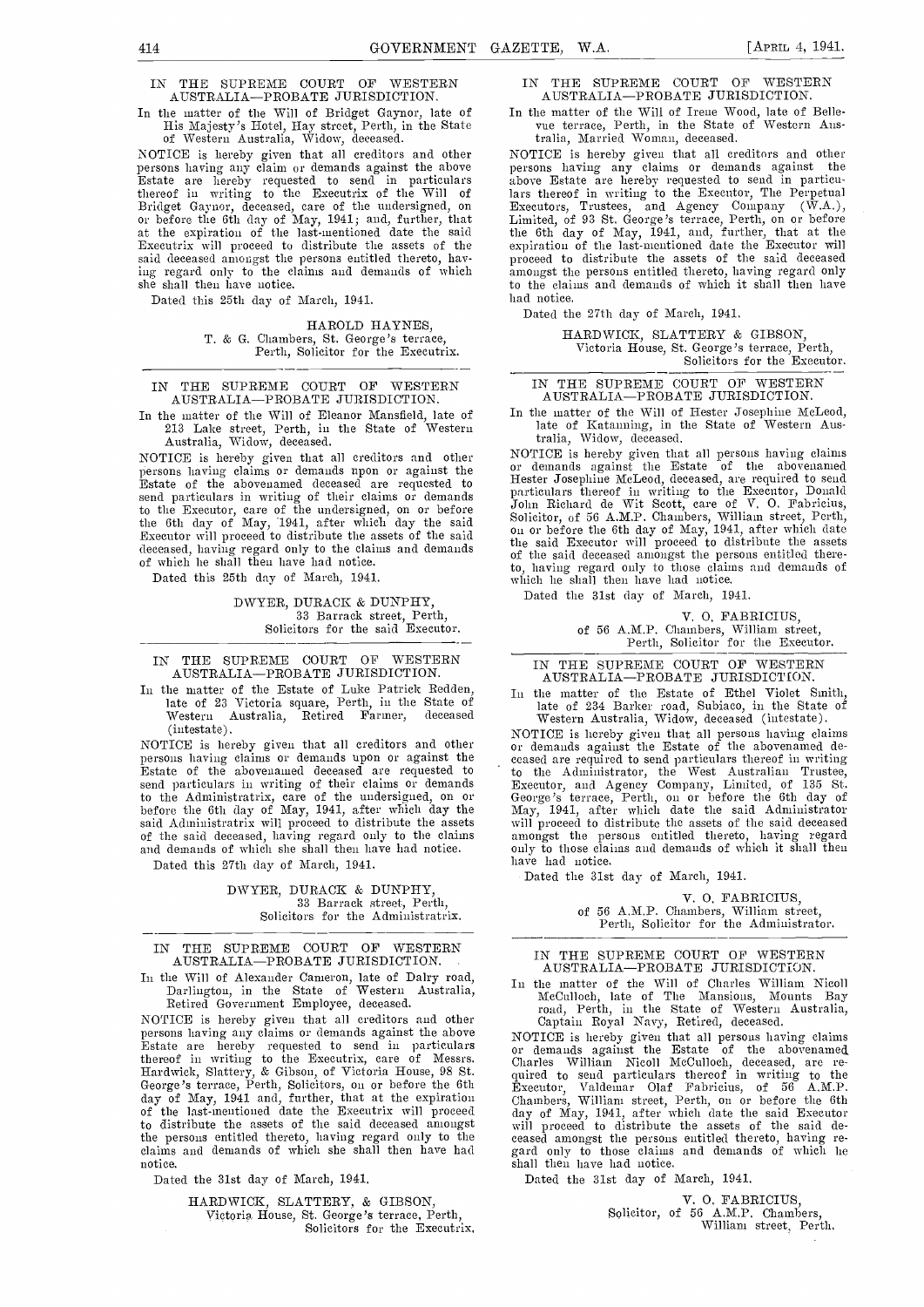#### IN THE SUPREME COURT OF WESTERN IN AUSTRALIA-PROBATE JURISDICTION.

In the matter of the Will of John Stokes, late of Merkanooka, in the State of Western Australia, Farnier, deceased.

NOTICE is hereby given that all persons having claims or demands against the Estate of the abovenamed John Stokes, deceased, are required to send particulars thereand Gordon White, care of V. 0. Fabricius, Solicitor, of 56 A.M.P. Chambers, Williani street, Perth, on or before the 6th day of May, 1941, after which date the of said Executors will proceed to distribute the assets of day

Dated the 27th day of March, 1941.

## V. 0. FABRICIUS of 56 A.M.P. Chambers, William street, Perth, Solicitor for tile Executors.

IN THE SUPREME COURT OF WESTERN AUSTRALIA-PROBATE JURISDICTION.

In the matter of the Estate of Alexander Murray Hen- derson, late of Rockingham, in the State of West- ern Australia, Retired Civil Servant, deceased (intestate).

Estate of the abovenamed deceased are requested to send particulars thereof in writing to the Administrator, The West Australian Trustee, Executor, and Agency Company, Linnted, of 135 St. George's terrace, Perth, in the said State, on or before the 6th day of May, 1941,<br>after the expiration of which time the said Administrator will distribute the assets of the said deceased  $\frac{10^{-1}}{h}$ amongst the persons entitled thereto, having regard  $\begin{array}{cc} \text{peror} \\ \text{only} \text{ to the claims and demands of which the said Ad-} \\ \text{of the original data} \end{array}$ only to the claims and demands of which the said Administrator shall then have had notice.

Dated the 1st day of April, 1941.

JOHN E. ROE,

19 Howard street, Perth, Solicitor for the said The Wrest Australian Trustee, Executor, and Agency Company, Limited.

#### THE SUPREME COURT OF WESTERN AUSTRALIA-PROBATE JURISDICTION.

In the matter of the Will of John James Smith, late of 14 Daphne street, North Perth, in the State of Western Australia, Retired Civil Servant, deceased.

the said Executors will proceed to distribute the assets of day of May, 1941, after which date the Executor will<br>the said deceased amongst the persons entitled thereto, have in the said deceased<br>having regard only to those TAKE notice that all creditors and other persons having claims or deniands against the Estate of the above- named deceased are hei-eby required to send particulars in writing of such claims and demands to The Perpetual Executors, Trustees, and Agency Company (W.A.),<br>Limited, of 93 St George's terrace, Perth, the Executor<br>of the Will of the said deceased, on or before the 6th among the persons entitled thereto, having regard only to the claims and demands of which it shall then have received untice.

Dated the 26th day of March, 1941.

UNMACK & UNMACK, Solicitors for the Executor, Tile Perpetual Executors, Trustees, and Agency Company (WA.), Limited, Witlmell Chambers, Howard street, Perth.

IN THE SUPREME COURT OF WESTERN AUSTRALIA-PROBATE JURISDICTION.

(Intestate).<br>NOTICE is hereby given that all creditors and other persons having any claims or demands against the persons having any elaims or demands against the of Western Australia Eugèneer decessed (intes-In the matter of the Estate of Donald James Finlayson, late of 24 King street, East Fremantle, in the State of Western Australia, Engineer, deceased (intestate).

NOTICE is hereby given that all creditors and other persons having claims or demands upon or against the Estate of the abovenamed deceased are requested to send particulars in writing of their claims or demands to the Administrator, care of the undersigned, on or before the 6th day of May, 1941, after which day the said Administrator will proceed to distribute the assets of the said deceased, having regard only to the claims and demands of which he shall then have had notice.

Dated this 26th day of March, 1941.

DWYER, DURACK, & DUNPHY, 33 Bariack street, Perth, Solicitors for the Administrator.

| No.    | Name of Deceased.                                                            | Residence.                                                                                                                                                  | Date of<br>Order. | Date of<br>Death. |
|--------|------------------------------------------------------------------------------|-------------------------------------------------------------------------------------------------------------------------------------------------------------|-------------------|-------------------|
| 49/41  | Hillier, Michael<br>$\cdots$<br>$\cdots$<br>$\cdots$<br>$\cdots$             | 6 Helena street, Midland Junction<br>$\ddotsc$                                                                                                              | $11 - 3 - 41$     | $16 - 1 - 41$     |
| 18/41  | Taylor, Mary<br><b>Sales Control</b><br>$\mathbf{A}$<br>$\cdots$<br>$\cdots$ | Bicton<br>$\sim$ 100 $\sim$<br>and the company of the company of the company of the company of the company of the company of the company of the<br>$\cdots$ | , ,               | $26 - 3 - 38$     |
| 55/41  | Goolzar, Henrietta Elizabeth<br>$\cdots$<br>$\cdots$                         | formerly of Kalgoorlie but late of Fremantle                                                                                                                | , ,               | $11 - 12 - 40$    |
| 343/40 | Raymond, Harry<br>$\cdots$<br>$\cdots$<br>$\cdots$<br>$\cdots$               | Mistake Creek, Ord River Station, via Wynd-<br>ham                                                                                                          | , ,               | $21 - 8 - 40$     |
| 442/40 | Inifer, William<br>$\cdots$<br>$\cdots$<br>$\cdots$<br>$\cdots$              | Grey street, Northam<br>$\cdots$                                                                                                                            | ,,                | $20 - 10 - 40$    |
| 453/40 | Taylor, Mary<br>$\cdots$<br>$\cdots$<br>$\cdots$<br>$\cdots$                 | 25 Frederick street, South Fremantle<br>$\cdots$                                                                                                            | $13 - 3 - 41$     | $4 - 9 - 37$      |
| 350/40 | Abdullah<br>$\ddots$<br>$\cdots$<br>$\cdots$<br>$\cdots$<br>$\cdots$         | East Carnarvon<br>$\cdots$<br>$\cdots$<br>$\cdots$<br>$\cdots$                                                                                              | ,,                | $18 - 9 - 40$     |
| 343/40 | Gale, John Philip<br>$\cdots$<br>$\cdots$<br>$\cdots$<br>$\cdots$            | formerly of 1040 Hay street, Perth, but late<br>of Canning Bridge                                                                                           | , ,               | $12 - 4 - 40$     |
| 338/40 | Johnson, Mary Jane<br>$\cdots$<br>$\cdots$<br>$\cdots$                       | 377 William street, Perth<br><b>Contractor</b><br>$\cdots$                                                                                                  | , ,               | $16 - 9 - 40$     |
| 336/40 | Denman, John Henry<br>$\cdots$<br>$\cdots$<br>$\cdots$                       | formerly of Scarborough but late of Nedlands                                                                                                                | , ,               | $30 - 8 - 40$     |
| 436/40 | Kavanagh, Martin<br>$\sim$ $\sim$<br>$\cdots$<br>$\cdots$<br>$\cdots$        | formerly of Jacob's Well but late of 40 Aber-<br>deen street. Perth                                                                                         | , ,               | $1 - 12 - 40$     |
| 70/41  | Head, Victoria Maude<br>$\cdots$<br>$\cdots$<br>$\cdots$                     | formerly of Albany but late of Claremont                                                                                                                    | $25 - 3 - 41$     | $1 - 2 - 41$      |
| 367/40 | Nattrass, John<br>$\cdots$<br>$\cdots$<br>$\cdots$                           | 61 Edward street, East Perth<br>$\ddotsc$<br>$\cdots$                                                                                                       |                   | $22 - 9 - 40$     |
| 8/41   | Kennedy, Thomas Morduant<br>$\cdots$<br>$\cdots$                             | Larkinville<br>$\mathbf{1}$<br>$\ddotsc$<br>$\mathbf{r}$ and $\mathbf{r}$ and $\mathbf{r}$ and $\mathbf{r}$<br>$\cdots$                                     | , ,<br>, ,        | $29 - 12 - 40$    |
| 25/41  | Robinson, Charles<br>$\cdots$<br>$\cdots$<br>$\cdots$<br>$\cdots$            | Middalya Station via Carnarvon<br>$\cdots$<br>$\cdots$                                                                                                      | , ,               | $30 - 12 - 40$    |
| 29/41  | Kenny, Headley Eugene<br>$\cdots$<br>$\cdots$<br>$\cdots$                    | "Yeeda" Pastoral Station via Derby<br>$\cdots$                                                                                                              | $20 - 3 - 41$     | $7 - 1 - 41$      |
| 51/41  | Lanyon, Albert Henry Leggo<br>$\cdots$<br>$\cdots$                           | 4 Elder street, West Perth<br>$\sim$ $\sim$ $\sim$<br>$\cdots$                                                                                              | $25 - 3 - 41$     | $20 - 12 - 40$    |
| 68/41  | Andrews, Alfred William<br>$\cdots$<br>$\cdots$<br>$\cdots$                  | formerly of Widgiemooltha but late of Ned-<br>lands                                                                                                         | , ,               | $19 - 1 - 41$     |
| 69/41  | McKenna, James Francis (also known as<br>James Francis McKenore)             | formerly of Perth but late of Nedlands                                                                                                                      | $20 - 3 - 41$     | $25 - 1 - 41$     |
| 76/41  | Galvin, John Thomas<br>$\dddotsc$<br>$\cdots$<br>$\cdots$                    | Denmark<br>$\ddotsc$<br>$\cdots$                                                                                                                            | , ,               | $4 - 2 - 41$      |
| 79/41  | Douglas, Alfred<br>$\cdots$<br>$\cdots$<br>$\cdots$<br>$\cdots$              | Merredin<br>$\cdots$<br>$\cdots$<br>$\cdots$<br>$\cdots$<br>$\cdots$                                                                                        | $25 - 3 - 41$     | $20 - 2 - 41$     |
| 98/41  | Maraffa, Antonio (also known as Antonino<br>Marraffa)                        | Merrivale road, Pickering Brook<br>$\ddotsc$<br>$\cdots$                                                                                                    | $31 - 3 - 41$     | $9 - 3 - 41$      |
| 80/41  | Devane, Thomas Francis<br>$\cdots$<br>$\cdots$                               | formerly of Perth and Victoria Park but late<br>of Nedlands                                                                                                 | $, \,$            | $1 - 1 - 41$      |
| 85/41  | Pierce, Bertram Francis<br>$\cdots$<br>$\cdots$<br>$\cdots$                  | Quairading<br>$\cdots$<br>$\cdots$                                                                                                                          | , ,               | $9 - 2 - 41$      |

ESTATES placed under the charge of the Curator of Intestate Estates for Management during the Month of March, 1 941

Dated this 3rd day of April, 1941.  $J. H. GLYNN$ ,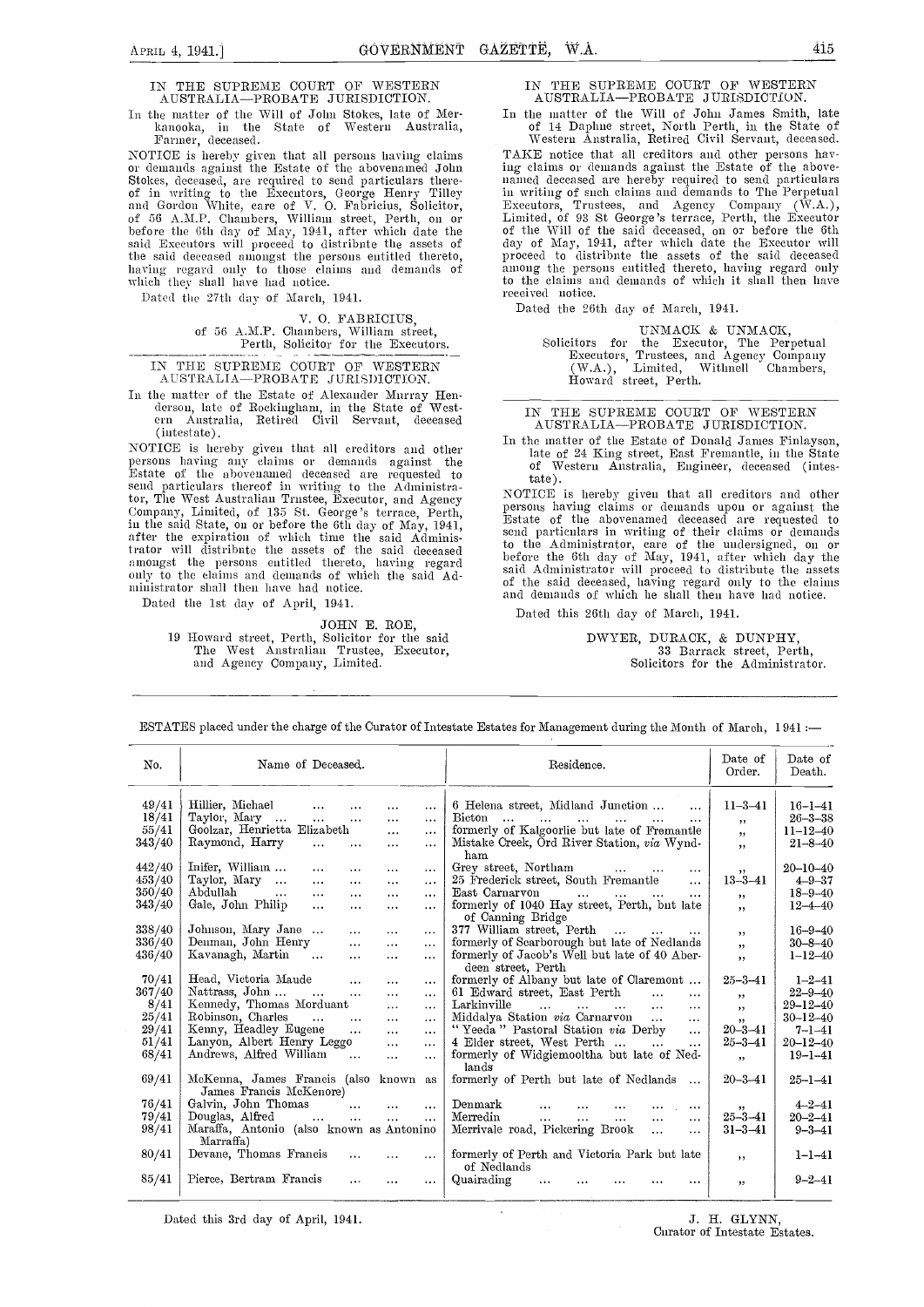#### NOTICE TO CREDITORS AND CLAIMANTS.

IN THE SUPREME COURT OF WESTERN AUSTRALIA, PROBATE JURISDICTION.

NOTICE is hereby given that all persons having claims or demands against the Estate of the undermentioned deceased<br>person (orders to collect and administer whose Estate were granted to me by the said Court under the Curato tate Estates Act, 1918), are hereby required to send particulars of such claims or demands to me in writing on or before the 18th day of April, 1941, after which date I will proceed to distribute the assets of the said deceased person among<br>those entitled thereto, having regard only to those claims or demands of which I shall then have had n

Dated at Perth the 3rd day of April, 1941. J. H. GLYNN,

Curator of Intestate Estates.

| Name.                                                   |              | Date of Death.   Date of Order. | Address. | Occupation.                                                         |
|---------------------------------------------------------|--------------|---------------------------------|----------|---------------------------------------------------------------------|
| Maraffa, Antonio (also known as Anton-<br>ino Marraffa) | $9 - 3 - 41$ | $31 - 3 - 41$                   |          | Merrivale road, Pickering   Market gardener and<br>Rrook 6 and 1975 |

#### NOTICE TO CREDITORS AND CLAIMANTS.

IN THE SUPREME COURT OF WESTERN AUSTRALIA, PROBATE JURISDICTION.

NOTICE is hereby given that all persons having claims or demands against the Estates of the undermentioned deceased persons (orders to collect and administer whose Estates were granted to me by the said Court under the Curator of Intestate<br>Estates Act, 1918), are hereby required to send particulars of such claims or demands to me in wri those entitled thereto, having regard only to those claims or demands of which I shall then have had notice.

Dated at Perth the 3rd day of April, 1941. J. H. GLYNN,

Curator of Intestate Estates.

| Name.                                                       | Date of Death. | Date of Order.           | Address.                                                             | Occupation.          |
|-------------------------------------------------------------|----------------|--------------------------|----------------------------------------------------------------------|----------------------|
| Devane, Thomas Francis<br>$\ddotsc$<br>$\cdots$             | $1 - 1 - 41$   | $31 - 3 - 41$            | formerly of Perth and Victoria<br>Park but late of Nedlands          | Medical practitioner |
| Pierce, Bertram Francis<br>$\ddotsc$<br>$\cdots$            | $9 - 2 - 41$   | $, \,$                   | Quairading<br>$\cdots$<br>$\cdots$                                   | Labourer             |
| Proctor, William Henry<br>$\cdots$<br>$\cdots$              | $17 - 2 - 41$  | $2 - 4 - 41$             | Bickley road, Kenwick<br>$\cdots$                                    | No occupation        |
| Cheese, Arthur James<br>$\cdots$<br>$\cdots$                | $3 - 3 - 41$   | , ,                      | formerly of Geraldton<br>$_{\rm{but}}$<br>late of Nedlands           | Bricklayer           |
| Morris, John<br>$\ddots$<br>$\cdots$<br>                    | $23 - 8 - 40$  | $\overline{\phantom{a}}$ | formerly of Geraldton<br>but<br>late of Nedlands                     | Labourer             |
| Simonsen, Elizabeth Vina (also known<br>as Elizabeth Simms) | $17 - 12 - 40$ | , ,                      | 94 Thompson street, Wilnna                                           | Widow                |
| Daniels, John Seal (commonly known<br>as Joe Daniels)       | $28 - 12 - 40$ | , ,                      | Quellington via York<br>$\cdots$                                     | Farm labourer        |
| Olsen, Gus<br>$\cdots$<br>$\cdots$<br>$\cdots$<br>$\cdots$  | $12 - 2 - 41$  | , ,                      | Pemberton<br>$\ddotsc$<br>$\cdots$<br>$\cdots$                       | No occupation        |
| Barton, Walter<br>$\cdots$<br>$\cdots$<br>$\cdots$          | $6 - 3 - 41$   | $, \,$                   | formerly of Fremantle<br>but<br>late of Nedlands                     | Sailor               |
| Campbell, Michael<br>$\cdots$<br>$\cdots$<br>$\cdots$       | $9 - 3 - 41$   | $\overline{\phantom{a}}$ | formerly of 147 Parry street,<br>East Perth, but late of<br>Nedlands | Blacksmith           |

#### NOTICE.

#### THE GOVERNMENT GAZETTE.

The Government Gazette is published on Friday in each week, unless otherwise interfered with by Public

each week, unless otherwise interfered with by Public<br>
Holidays or other unforeseen circumstances.<br>
SUBSCRIPTIONS.—The Subscription to the *Govern*-<br>
ment *Gazette* is as follows:—30s, per annum, 17s. 6d.<br>
per lalf year, a Is. Gd., over ten years 2s. 6d.; postage ld. extra.

Subscriptions are required to commence and ter- minate with a month.

#### SPECIAL NOTICE.

ADVERTISEMENTS.--Notices for insertion must be received by the Government Printer BEFORE<br>TEN O'CLOCK a.m. on THURSDAY, the day preceding the day of publication, and are charged at the following rates:-

For the first eight lines, 5s.;

For every additional line, Gd.

and half-price for each subsequent insertion.

To estimate the cost of an advertisement, count nine words to a line; heading, signature, and date being reckoned as separate lines.

All fees are payable in advance. Remittances should be made by money order, postal note, or cheque. Exchange must be added to cheques.

All communications should be addressed to ''The Government Printer, Perth.''

#### THE WA. INDUSTRIAL GAZETTE.

#### (Published Quarterly.)

THE Annual Subscription to the above is Seven<br>shillings and sixpence and the charge for a single copy Two shillings and sixpenee.

The subscription may be sent to the Government Printer, Perth.

Tue publication contains reports of all proceedings of the Court of Arbitration and Industrial Boards, all Industrial Agreements, and matter of a similar industrial nature.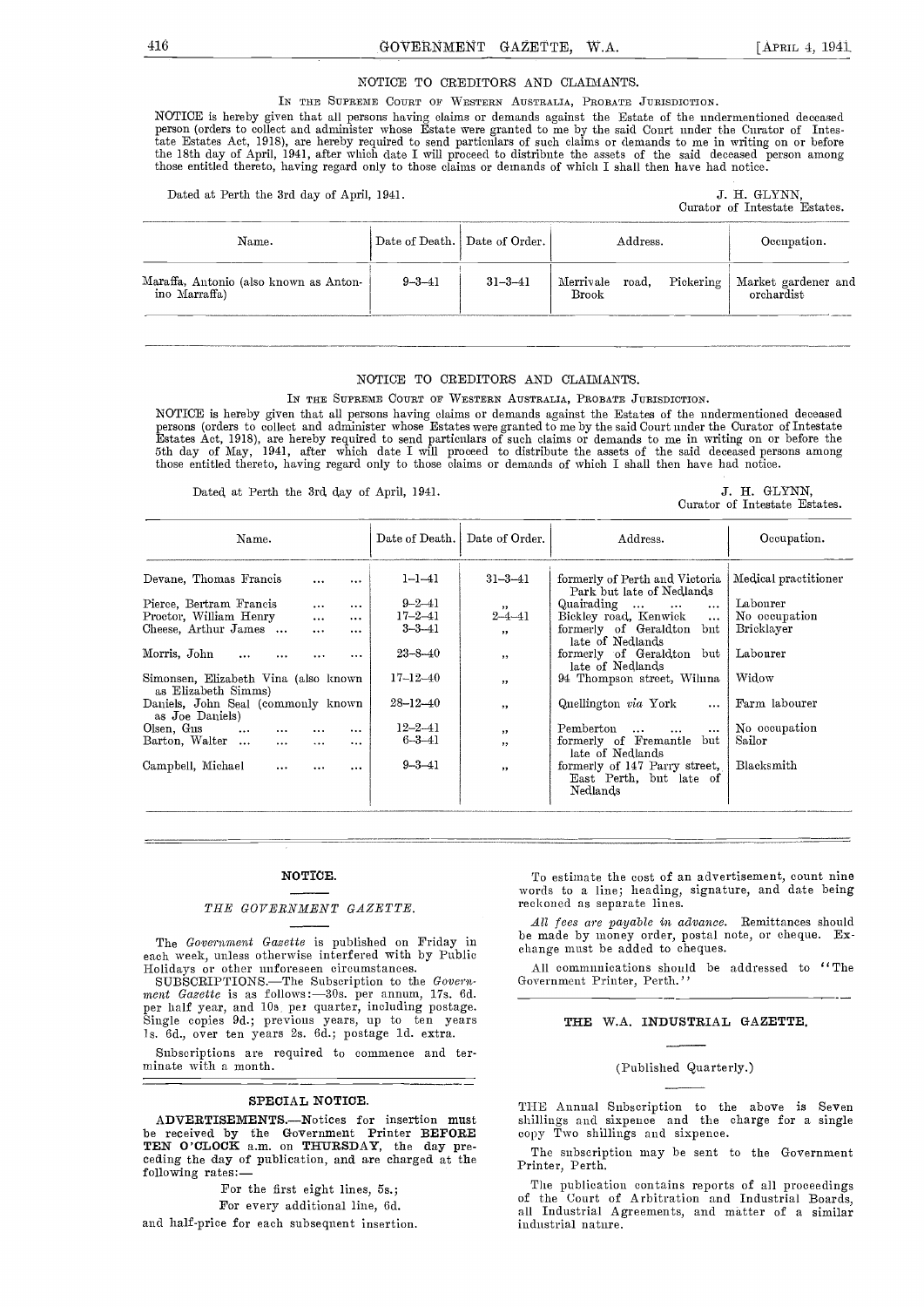|                                                                                                                                                                                                                                                                                                                                                                                                                                                                                |                                                                          |                         |                                              | £        | s.                    | d.        | ы<br>Ы  |
|--------------------------------------------------------------------------------------------------------------------------------------------------------------------------------------------------------------------------------------------------------------------------------------------------------------------------------------------------------------------------------------------------------------------------------------------------------------------------------|--------------------------------------------------------------------------|-------------------------|----------------------------------------------|----------|-----------------------|-----------|---------|
| Abattoirs Act and Amendment<br>Abatton's Act and Amendment<br>Administration Act (Consolidated)                                                                                                                                                                                                                                                                                                                                                                                |                                                                          | . .                     | $\ddot{\phantom{0}}$                         | 0        | 1                     | 0         | L.      |
|                                                                                                                                                                                                                                                                                                                                                                                                                                                                                |                                                                          |                         | $\ddotsc$<br>$\ddot{\phantom{0}}$            | 0<br>0   | 3<br>2                | 0<br>6    | L۱<br>Ы |
|                                                                                                                                                                                                                                                                                                                                                                                                                                                                                |                                                                          |                         | ٠.                                           | 0        | 1                     | 0         | Μ       |
|                                                                                                                                                                                                                                                                                                                                                                                                                                                                                |                                                                          |                         | $\ddot{\phantom{0}}$                         | 0        | 1                     | 0         | М       |
|                                                                                                                                                                                                                                                                                                                                                                                                                                                                                |                                                                          | $\sim$ $\sim$           | . .                                          | 0<br>0   | 1<br>0                | 0<br>6    | М<br>м  |
| Associations Incorporation Act<br>Auctioneers Act<br>Bills of Sale Act (Consolidated) and Amend-                                                                                                                                                                                                                                                                                                                                                                               |                                                                          |                         |                                              | 0        | 1                     | 0         |         |
|                                                                                                                                                                                                                                                                                                                                                                                                                                                                                |                                                                          |                         |                                              |          |                       |           | м       |
| nent<br>$\begin{array}{ccccccccc}\n\cdots & \cdots & \cdots & \cdots & \cdots \\ \vdots & \vdots & \vdots & \vdots & \vdots & \vdots\n\end{array}$<br>Brands Act                                                                                                                                                                                                                                                                                                               |                                                                          | $\sim$ $\sim$           | $\ddotsc$<br>$\ddotsc$                       | 0<br>0   | 2<br>1                | 0<br>6    | M       |
| Bread Act (Consolidated) and Amendment                                                                                                                                                                                                                                                                                                                                                                                                                                         |                                                                          |                         |                                              | 0        | 1                     | 6         | Μ       |
| Bush Fires Act<br>Carriers Act<br>Child Welfare Act                                                                                                                                                                                                                                                                                                                                                                                                                            |                                                                          |                         | $\ddotsc$                                    | 0        | 2                     | 0         | м       |
|                                                                                                                                                                                                                                                                                                                                                                                                                                                                                |                                                                          |                         | $\ddotsc$<br>$\ddot{\phantom{0}}$            | 0<br>0   | 0<br>2                | 6<br>0    | Μ       |
| $\begin{aligned} \frac{1}{2} \left( \frac{1}{2} \frac{1}{2} \frac{1}{2} \right) & = \frac{1}{2} \left( \frac{1}{2} \frac{1}{2} \right) \\ & = \frac{1}{2} \left( \frac{1}{2} \frac{1}{2} \right) & = \frac{1}{2} \left( \frac{1}{2} \right) \\ & = \frac{1}{2} \left( \frac{1}{2} \right) & = \frac{1}{2} \left( \frac{1}{2} \right) \\ & = \frac{1}{2} \left( \frac{1}{2} \right) & = \frac{1}{2} \left( \frac{1}{2} \right) \\ & = \frac{1}{2}$<br>Crown Suits Act           |                                                                          | $\sim 100$ km s $^{-1}$ | $\ddotsc$                                    | 0        | 1                     | 6         | М       |
|                                                                                                                                                                                                                                                                                                                                                                                                                                                                                |                                                                          |                         |                                              | 0        | 1                     | 0         | Μ       |
|                                                                                                                                                                                                                                                                                                                                                                                                                                                                                |                                                                          |                         |                                              | 0<br>0   | $\boldsymbol{2}$<br>2 | 0<br>0    | Μ       |
| Declarations and Attestations Act<br>Dentists Act and Amendment                                                                                                                                                                                                                                                                                                                                                                                                                |                                                                          |                         |                                              | 0        | 0                     | 6         | М       |
|                                                                                                                                                                                                                                                                                                                                                                                                                                                                                |                                                                          |                         |                                              | 0        | 1                     | 6         | Μ       |
| Discharged Soldiers' Settlement Act<br>Dog Act (Consolidated)<br>$\cdots$ $\cdots$<br>$\cdots$<br>$\cdots$<br>$\cdots$<br>$\cdots$<br>$\cdots$<br>$\cdots$                                                                                                                                                                                                                                                                                                                     |                                                                          |                         | $\ddot{\phantom{0}}$                         | 0<br>0   | 1<br>1                | 6<br>0    | М       |
| Dried Fruits Act                                                                                                                                                                                                                                                                                                                                                                                                                                                               |                                                                          |                         | $\ddot{\phantom{0}}$<br>$\ddot{\phantom{0}}$ | 0        | 1                     | 6         | Ν<br>Ν  |
|                                                                                                                                                                                                                                                                                                                                                                                                                                                                                |                                                                          |                         |                                              | 0        | 1                     | 0         | Ν       |
|                                                                                                                                                                                                                                                                                                                                                                                                                                                                                |                                                                          |                         |                                              | 0        | 1<br>1                | 0         | N       |
|                                                                                                                                                                                                                                                                                                                                                                                                                                                                                |                                                                          |                         |                                              | 0<br>0   | 3                     | 0<br>6    | Ν<br>Ρ  |
|                                                                                                                                                                                                                                                                                                                                                                                                                                                                                |                                                                          |                         |                                              | 0        | 1                     | 0         | Ρ       |
| Droving Act<br>Droving Act<br>Droving Act<br>Droving Act<br>Droving Act<br>Egg Marketing Act<br>Electoral Act (Consolidated)<br>Electricity Act<br>Electricity Act<br>Employers' Liability Act<br>Employers' Liability Act<br>Employers' Liability A                                                                                                                                                                                                                           |                                                                          |                         |                                              | 0        | 0                     | 6         | Ρ       |
| Evidence Act (Consolidated)                                                                                                                                                                                                                                                                                                                                                                                                                                                    |                                                                          |                         |                                              | 0<br>0   | 1<br>2                | 0<br>0    | Ρ<br>Ρ  |
| Factories and Shops Act (Consolidated)                                                                                                                                                                                                                                                                                                                                                                                                                                         |                                                                          |                         | $\ddotsc$<br>$\ddotsc$                       | 0        | 4                     | 0         | Ρ       |
| Factories and Shops Act Regulations                                                                                                                                                                                                                                                                                                                                                                                                                                            |                                                                          |                         | $\ddotsc$                                    | 0        | 1                     | 0         | Ρ       |
| Factories and Shops Time and Wages Books-                                                                                                                                                                                                                                                                                                                                                                                                                                      |                                                                          |                         |                                              | 0        | $\overline{4}$        |           | Ρ       |
| Large<br>Small<br>Farmers' Debts Adjustment Act (Consoli-                                                                                                                                                                                                                                                                                                                                                                                                                      |                                                                          |                         |                                              | 0        | 3                     | 3<br>3    | Ρ<br>Ρ  |
|                                                                                                                                                                                                                                                                                                                                                                                                                                                                                |                                                                          |                         |                                              |          |                       |           | Ρ       |
| dated)<br>Feeding Stnffs Act<br>Friendsel Fraction<br>Financial Fraction                                                                                                                                                                                                                                                                                                                                                                                                       |                                                                          | $\langle\cdots\rangle$  | $\ddot{\phantom{0}}$                         | 0        | 1                     | 0         | Ρ       |
|                                                                                                                                                                                                                                                                                                                                                                                                                                                                                |                                                                          | $\sim 100$ km s $^{-1}$ | $\ddotsc$                                    | 0<br>0   | 1<br>1                | 6<br>0    | Ρ       |
| Fertilisers Act<br>Financial Emergency Act<br>Financial Emergency Tax Assessment Act                                                                                                                                                                                                                                                                                                                                                                                           |                                                                          |                         |                                              | 0        | 1                     | 6         | R<br>S: |
|                                                                                                                                                                                                                                                                                                                                                                                                                                                                                |                                                                          |                         |                                              | 0        | 2                     | $\cdot 0$ | S١      |
| Firearms and Guns Act (Consolidated)<br>Fire Brigades Act, 1916, and Amendment                                                                                                                                                                                                                                                                                                                                                                                                 |                                                                          |                         | $\ddotsc$                                    | 0<br>0   | 1<br>3                | 0<br>0    | S.      |
| Firms Registration Act and Amendment                                                                                                                                                                                                                                                                                                                                                                                                                                           |                                                                          |                         |                                              | 0        | 1                     | 6         | S.      |
| Fisheries $\operatorname{Act}$ (Consolidated)                                                                                                                                                                                                                                                                                                                                                                                                                                  |                                                                          |                         | $\sim$ $\sim$                                | Ω        | 2                     | 0         | S.      |
| Forests Act<br>$\mathbf{1}$ , $\mathbf{1}$ , $\mathbf{1}$<br>$\sim$ $\sim$<br>Fremantle Harbour Trnst Act (Consolidated)                                                                                                                                                                                                                                                                                                                                                       | $\bullet$ $\bullet$                                                      | $\sim$ $\sim$           | $\bullet$ $\bullet$                          | 0        | 1                     | 6         | S.      |
| Friendly Societies Act and Amendments                                                                                                                                                                                                                                                                                                                                                                                                                                          |                                                                          |                         |                                              | 0<br>0   | 1<br>2                | 6<br>0    | S.      |
| Game Act (Consolidated)                                                                                                                                                                                                                                                                                                                                                                                                                                                        |                                                                          | $\sim$ $\sim$ $\sim$    | $\ddotsc$                                    | 0        | 1                     | 0         | S.      |
| Gold Buyers Act<br>$\mathcal{L}(\mathcal{L}(\mathcal{L}(\mathcal{L}(\mathcal{L}(\mathcal{L}(\mathcal{L}(\mathcal{L}(\mathcal{L}(\mathcal{L}(\mathcal{L}(\mathcal{L}(\mathcal{L}(\mathcal{L}(\mathcal{L}(\mathcal{L}(\mathcal{L}(\mathcal{L}(\mathcal{L}(\mathcal{L}(\mathcal{L}(\mathcal{L}(\mathcal{L}(\mathcal{L}(\mathcal{L}(\mathcal{L}(\mathcal{L}(\mathcal{L}(\mathcal{L}(\mathcal{L}(\mathcal{L}(\mathcal{L}(\mathcal{L}(\mathcal{L}(\mathcal{L}(\mathcal{L}(\mathcal{$ |                                                                          |                         | $\ddotsc$                                    | 0        | 1                     | 0         | S.      |
| Goldfields Water Supply Act                                                                                                                                                                                                                                                                                                                                                                                                                                                    |                                                                          |                         | $\sim$ $\sim$                                | $\bf{0}$ | $\overline{2}$        | 6         | S.      |
| Gold Mining Profits Tax and Assessment                                                                                                                                                                                                                                                                                                                                                                                                                                         |                                                                          |                         | $\ddot{\phantom{0}}$                         | 0        | 1                     | 0         | S.      |
| Government Electric Works Act                                                                                                                                                                                                                                                                                                                                                                                                                                                  |                                                                          | . .                     |                                              | 0        | 1                     | 0         | Т       |
| Group Settlement Act<br>$\sim$ .                                                                                                                                                                                                                                                                                                                                                                                                                                               |                                                                          |                         | . .                                          | 0        | 1                     | 3         |         |
| Hawkers and Pedlars Act and Amendment                                                                                                                                                                                                                                                                                                                                                                                                                                          |                                                                          |                         |                                              | 0        | 1                     | 0         | т       |
| Health Act (Consolidated)                                                                                                                                                                                                                                                                                                                                                                                                                                                      | $\mathbf{v}$ , $\mathbf{v}$ , $\mathbf{v}$ , $\mathbf{v}$ , $\mathbf{v}$ |                         | $\ddot{\phantom{0}}$                         | 0        | 5                     | 0         |         |
| Hire Purchase Agreement Act (Consolidated)                                                                                                                                                                                                                                                                                                                                                                                                                                     |                                                                          |                         |                                              | 0        | 0                     | 6         | Т       |
| Hospital Fund Act<br>$\ddots$<br>Hospitals Act                                                                                                                                                                                                                                                                                                                                                                                                                                 | $\ddot{\phantom{1}}$                                                     |                         |                                              | 0<br>0   | 1<br>1                | 0<br>0    | т<br>Т  |
| $\ldots$<br>$\ddotsc$<br>Illicit Sale of Liquor Act                                                                                                                                                                                                                                                                                                                                                                                                                            | $\ddot{\phantom{0}}$                                                     | . .                     | . .                                          | 0        | 0                     | 6         | Т       |
| Income Tax Assessment Act                                                                                                                                                                                                                                                                                                                                                                                                                                                      | $\ddot{\phantom{0}}$                                                     | $\ddot{\phantom{1}}$    | $\ddot{\phantom{0}}$                         | 0        | 5                     | 0         | Т       |
| Industrial Arbitration Act (Consolidated)                                                                                                                                                                                                                                                                                                                                                                                                                                      |                                                                          |                         | . .                                          | 0        | 3                     | 6         | Т       |
| Industrial Arbitration Regulations                                                                                                                                                                                                                                                                                                                                                                                                                                             |                                                                          |                         | $\ddotsc$                                    | 0        | 2                     | 6         | т       |
| Industries Assistance Act (Consolidated)                                                                                                                                                                                                                                                                                                                                                                                                                                       |                                                                          | $\ddotsc$               | . .<br>$\ddot{\phantom{0}}$                  | 0        | 1                     | 0         |         |
| Inebriates Act<br>$\ddotsc$                                                                                                                                                                                                                                                                                                                                                                                                                                                    |                                                                          | . .                     | $\ddotsc$                                    | 0        | 0                     | 6         | Т       |
| Infants, Guardianship of, Act                                                                                                                                                                                                                                                                                                                                                                                                                                                  | $\ddotsc$                                                                | $\ddotsc$               | $\ddotsc$                                    | 0        | $\mathbf 1$           | 0         | т       |
| Inspection of Machinery Act with Regulations                                                                                                                                                                                                                                                                                                                                                                                                                                   |                                                                          |                         |                                              | 0        | 2                     | 6         | U       |
| Inspection of Scaffolding Act (Consolidated)                                                                                                                                                                                                                                                                                                                                                                                                                                   |                                                                          |                         |                                              | 0        | 1                     | 6         | V       |
| Interpretation Act<br>$\bullet$ $\bullet$ $\cdots$                                                                                                                                                                                                                                                                                                                                                                                                                             | $\ddotsc$                                                                | $\ddot{\phantom{a}}$ .  | . .                                          | 0        | 2                     | 0         | V       |
| Irrigation and Rights in Water Act                                                                                                                                                                                                                                                                                                                                                                                                                                             |                                                                          | $\ddot{\phantom{0}}$    | $\ddot{\phantom{0}}$                         | 0        | 1                     | 6         | Ν       |
| Justices Act (Consolidated)                                                                                                                                                                                                                                                                                                                                                                                                                                                    | $\cdots$                                                                 | $\ddot{\phantom{1}}$    | $\ddotsc$                                    | 0        | 3                     | 0         | Ν       |
| Land Act and Regulations                                                                                                                                                                                                                                                                                                                                                                                                                                                       | $\ddot{\phantom{1}}$                                                     | . .                     | $\ddot{\phantom{0}}$                         | 0        | 4                     | 6         | W       |
| Land Agents Act and Amendment                                                                                                                                                                                                                                                                                                                                                                                                                                                  |                                                                          | $\ddot{\phantom{0}}$    | $\ddot{\phantom{0}}$                         | 0        | 1                     | 0         | Μ       |
| Land Drainage Act<br>$\sim 100$ km s $^{-1}$<br>$\sim$ $ \sim$ $\sim$                                                                                                                                                                                                                                                                                                                                                                                                          |                                                                          | $\ddot{\phantom{1}}$    | . .                                          | 0        | 2                     | 0         | W       |
| Legal Practitioners Act (Consolidated)                                                                                                                                                                                                                                                                                                                                                                                                                                         |                                                                          |                         | . .                                          | 0        | 1                     | 0         | W       |
| Legitimation Act<br>$\ddotsc$                                                                                                                                                                                                                                                                                                                                                                                                                                                  | $\ddot{\phantom{0}}$                                                     | $\ddot{\phantom{1}}$    | . .                                          | 0        | 1                     | 6         | Μ       |
| Licensed Surveyors Act                                                                                                                                                                                                                                                                                                                                                                                                                                                         |                                                                          | ÷.                      |                                              | 0        | 1                     | 0         | Υ       |
| Licensing Act and Amendments                                                                                                                                                                                                                                                                                                                                                                                                                                                   |                                                                          | $\ddot{\phantom{a}}$ .  | . .                                          | 0        | 4                     | 0         |         |

# Acts of Parliament, etc.-continued.<br>  $\begin{array}{c} \text{f. s. d.} \end{array}$

|            |                     |                | £<br>s. d.                                                                                                                                                                                                                  |
|------------|---------------------|----------------|-----------------------------------------------------------------------------------------------------------------------------------------------------------------------------------------------------------------------------|
| £          | s. d.               |                | Life Assurance Act (Consolidated)<br>0<br>$\boldsymbol{2}$<br>0<br>$\bullet$ $\bullet$ $\bullet$ $\bullet$ $\bullet$                                                                                                        |
| 0          | 1                   | $\bf{0}$       | 1<br>0<br>$\mathbf{0}$<br>$\sim 10^{-11}$<br>0<br>6<br>$\mathbf{0}$                                                                                                                                                         |
| 0          | 3                   | 0              | 2<br>0<br>$\mathbf{0}$<br>$\sim 10^{-1}$                                                                                                                                                                                    |
| 0          | 2                   | 6              | - 2<br>$\bf{0}$<br>0<br>$\sim 100$ km s $^{-1}$                                                                                                                                                                             |
| 0          | 1                   | 0              | 1<br>6<br>$\mathbf{0}$                                                                                                                                                                                                      |
| 0          | 1                   | 0              | 1<br>$\mathbf{0}$<br>0                                                                                                                                                                                                      |
| 0<br>0     | 1<br>0              | 0<br>6         | $\mathbf{2}$<br>0<br>0                                                                                                                                                                                                      |
| 0          | 1                   | 0              | 0<br>0<br>6                                                                                                                                                                                                                 |
|            |                     |                | Married Women's Protection Act (Consoli-                                                                                                                                                                                    |
| 0          | 2                   | 0              | 0<br>6<br>0<br>$\sim 100$ km $^{-1}$ km $^{-1}$                                                                                                                                                                             |
| 0          | 1                   | 6              | dated)<br>Masters and Servants Act<br>Medical Practitioners Act<br><br>1<br>$\mathbf{0}$<br>0<br>$\sim 100$ km s $^{-1}$                                                                                                    |
| 0          | 1<br>2              | 6              | 2<br>$\mathbf{0}$<br>0<br>$\sim 100$ km s $^{-1}$                                                                                                                                                                           |
| 0<br>0     | 0                   | 0<br>6         | Metropolitan Milk Act (Consolidated)  0<br>1<br>6                                                                                                                                                                           |
| 0          | 2                   | 0              | Metropolitan Water Supply, Sewerage, and<br>2<br>0                                                                                                                                                                          |
| 0          | 1                   | 6              | Drainage Act    0<br>Mines Regulation Act    0<br>1<br>9                                                                                                                                                                    |
| 0          | 1                   | 0              | Mine Workers' Relief Fund Act and Regula-                                                                                                                                                                                   |
| 0          | $\boldsymbol{2}$    | 0              | 2<br>6                                                                                                                                                                                                                      |
| 0          | 2                   | 0              | 2<br>0                                                                                                                                                                                                                      |
| 0<br>0     | 0<br>1              | 6<br>6         | 1<br>6                                                                                                                                                                                                                      |
| 0          | 1                   | 6              | ı<br>0<br>5<br>0                                                                                                                                                                                                            |
| 0          | 1                   | 0              | Money Lenders Act (Consolidated)   0<br>Money Lenders Act (Consolidated)  0<br>Municipal Corporations Act (Consolidated)  0<br>Native Administration Act   0<br>Native Flora Protection Act   0<br>Notaries Act .<br>2<br>0 |
| 0          | 1                   | 6              | 1<br>0                                                                                                                                                                                                                      |
| 0          | 1                   | 0              | $\bf{0}$<br>6                                                                                                                                                                                                               |
| 0          | 1                   | 0              | 0<br>1                                                                                                                                                                                                                      |
| 0          | 1                   | 0              | 6<br>1                                                                                                                                                                                                                      |
| 0<br>0     | 3<br>1              | 6<br>0         | $\mathbf{1}$<br>0                                                                                                                                                                                                           |
| 0          | 0                   | 6              | 1<br>0<br>2<br>0                                                                                                                                                                                                            |
| 0          | 1                   | 0              | 3<br>0                                                                                                                                                                                                                      |
| 0          | $\boldsymbol{2}$    | 0              | 2<br>0                                                                                                                                                                                                                      |
| 0          | 4                   | 0              | 0                                                                                                                                                                                                                           |
| 0          | 1                   | 0              | 0                                                                                                                                                                                                                           |
| 0          | 4                   | 3              | 6                                                                                                                                                                                                                           |
| 0          | 3                   | 3              | 0<br>6                                                                                                                                                                                                                      |
|            |                     |                | 6                                                                                                                                                                                                                           |
| 0          | 1                   | 0              | Public Works Act and Amendment   0<br>2<br>6                                                                                                                                                                                |
| 0          | 1                   | 6              | $\cdots$ 0<br>1<br>6                                                                                                                                                                                                        |
| 0          | 1                   | 0              | Purchasers' Protection Act<br>Road Districts Act (Consolidated)<br>6<br>4<br>$\bf{0}$<br>$\sim 100$ km s $^{-1}$                                                                                                            |
| 0          | 1                   | 6              | Sale of Goods Act<br>0<br>0<br>1<br>$\bullet$ $\bullet$ $\cdots$                                                                                                                                                            |
| 0<br>0     | 2<br>1              | $\cdot 0$<br>0 | Second-hand Dealers Act<br>6<br>0<br>0<br>$\sim$ $\sim$                                                                                                                                                                     |
| 0          | 3                   | 0              | 0<br>2<br>6<br>$\sim 10^{-1}$                                                                                                                                                                                               |
| 0          | 1                   | 6              | Stamp Act (Consolidated)<br>State Government Insurance Act<br>6<br>0<br>0<br>$\sim 10^{-11}$                                                                                                                                |
| Ω          | -2                  | 0              | State Manufacturers Description Act<br>6<br>$\ddots$ 0<br>0                                                                                                                                                                 |
| 0          | 1                   | 6              | State Trading Concerns Act<br>6<br>$\mathbf{1}$                                                                                                                                                                             |
| 0          | $\mathbf{1}$        | 6              | $\cdots$ 0                                                                                                                                                                                                                  |
| 0<br>0     | $\overline{2}$<br>1 | $\bf{0}$       | State Transport Co-ordination Act  0<br>1<br>6                                                                                                                                                                              |
| $0\quad 1$ |                     | $\Omega$<br>0  | 0<br>0<br>6<br>$\sim 10^{-10}$                                                                                                                                                                                              |
| 0          | 2                   | 6              | Superannuation and Family Benefits Act<br>0<br>2<br>6                                                                                                                                                                       |
|            |                     |                | 3<br>Supreme Court Act<br>6<br>0<br>$\ddotsc$<br>$\ddot{\phantom{0}}$<br>. .                                                                                                                                                |
| 0          | 1                   | 0              | Supreme Court Rules<br>1<br>5<br>0<br>$\ddotsc$<br>$\ddot{\phantom{0}}$<br>. .                                                                                                                                              |
| 0          | 1                   | 0              | Tenants, Purchasers, and Mortgagors' Relief                                                                                                                                                                                 |
| 0          | 1                   | 3              | 2<br>0<br>$_{\rm Act}$<br>$\mathcal{A}(\mathbf{r})$ and $\mathcal{A}(\mathbf{r})$ and $\mathcal{A}(\mathbf{r})$ and $\mathcal{A}(\mathbf{r})$<br>0<br>$\ddot{\phantom{0}}$                                                  |
| 0          | 1                   | 0              | Timber Industry Regulation Act and Regu-                                                                                                                                                                                    |
| 0          | 5                   | 0              | 2<br>lations<br>6<br>0<br>$\sim$ 10 $\sim$<br>$\sim$ 10 $\sim$<br>$\ddotsc$<br>$\ddot{\phantom{0}}$<br>. .                                                                                                                  |
| 0          | 0                   | 6              | 2<br>6<br>Totalisator Act and Amendment<br>0<br>$\ddot{\phantom{0}}$<br>$\ddot{\phantom{0}}$                                                                                                                                |
| 0          | 1                   | 0              | 1<br>0<br>0<br>Town Plauning and Development Act<br>$\ddotsc$                                                                                                                                                               |
| 0          | 1                   | 0              | 1<br>0<br>Trades Descriptions Act<br>0<br>$\ddot{\phantom{0}}$<br>$\ddot{\phantom{0}}$<br>. .                                                                                                                               |
| 0          | 0                   | 6              | $\sim 100$<br>0<br>1<br>6<br>Trade Unions Act<br>$\ddot{\phantom{a}}$<br>$\ddot{\phantom{0}}$<br>$\ddot{\phantom{0}}$                                                                                                       |
| 0          | 5                   | 0              | 0<br>Traffic Act (Consolidated) and Regulations<br>6<br>0                                                                                                                                                                   |
| 0          | 3                   | 6              | Tramways Act, Government<br>0<br>0<br>6<br>$\ddot{\phantom{1}}$<br>. .<br>$\ddot{\phantom{0}}$                                                                                                                              |
| 0          | 2                   | 6              | Trespass, Fencing and Impounding Act and                                                                                                                                                                                    |
| 0          | 1                   | 0              | 0<br>6<br>$A$ mendment<br>ı<br>$\sim$ $\sim$<br>$\sim 100$ km s $^{-1}$<br>$\sim 10^{-1}$ .<br>$\ddot{\phantom{0}}$<br>$\ddotsc$                                                                                            |
|            |                     |                | 6<br>1<br>Truck Act and Amendment<br>0<br>$\ddot{\phantom{0}}$<br>$\ddot{\phantom{0}}$<br>. .                                                                                                                               |
| 0          | 0                   | 6              | 1<br>6<br>0<br>Trustees Act<br>$\ddotsc$                                                                                                                                                                                    |
| 0          | 1                   | 0              | . .<br>0<br>1<br>0                                                                                                                                                                                                          |
| 0          | 2                   | 6              | Unclaimed Moneys Act<br>$\ddotsc$<br>. .<br>. .<br>2                                                                                                                                                                        |
| 0          | 1                   | 6              | 6<br>Vermin Act (Consolidated)<br>0<br>$\ddotsc$<br>$\ddot{\phantom{0}}$<br>. .                                                                                                                                             |
| 0          | 2                   | 0              | 6<br>0<br>1<br>Veterinary Act<br>$\sim$ $\sim$ $\sim$ $\sim$<br>$\ddotsc$<br>$\ddotsc$<br>. .<br>$\ddot{\phantom{0}}$                                                                                                       |
| 0          | 1                   | 6              | 2<br>6<br>Water Boards Act<br>0<br>$\ddotsc$<br>$\ddot{\phantom{0}}$<br>$\ddot{\phantom{0}}$<br>. .                                                                                                                         |
| 0          | 3                   | 0              | 2<br>6<br>Weights and Measures Act and Regulations<br>0                                                                                                                                                                     |
| 0          | 4                   | 6              | 1<br>0<br>Wheat Pool Act<br>0<br>$\Delta$ - $\Delta$ - $\Delta$ - $\Delta$<br>$\ddotsc$<br>$\ddot{\phantom{0}}$<br>$\ddot{\phantom{a}}$                                                                                     |
| 0          | 1                   | 0              | Wheat Products (Prices Fixation) Act<br>0<br>0<br>1<br>. .                                                                                                                                                                  |
| 0          | 2                   | 0              | Workers' Compensation Act<br>2<br>6<br>0<br>$\sim 10^{-10}$ km s $^{-1}$<br>$\ddot{\phantom{a}}$ .<br>$\ddot{\phantom{0}}$                                                                                                  |
| 0          | 1                   | 0              | Workers' Homes Act (Consolidated)<br>2<br>0<br>0<br>$\ddot{\phantom{0}}$<br>$\ddot{\phantom{0}}$                                                                                                                            |
|            | 1                   | 6              | 1<br>6<br>Workmen's Wages Act<br>0<br>$\ddotsc$<br>. .<br>. .                                                                                                                                                               |
| 0          |                     |                | 6<br>Year Book, Pocket<br>0<br>0<br>$\sim 10^{-11}$<br>$\ddot{\phantom{1}}$<br>$\ddot{\phantom{0}}$<br>$\ddotsc$<br>$\sim$                                                                                                  |
| 0          | 1                   | 0              |                                                                                                                                                                                                                             |
| 0          | 4                   | 0              | Postage Extra.                                                                                                                                                                                                              |